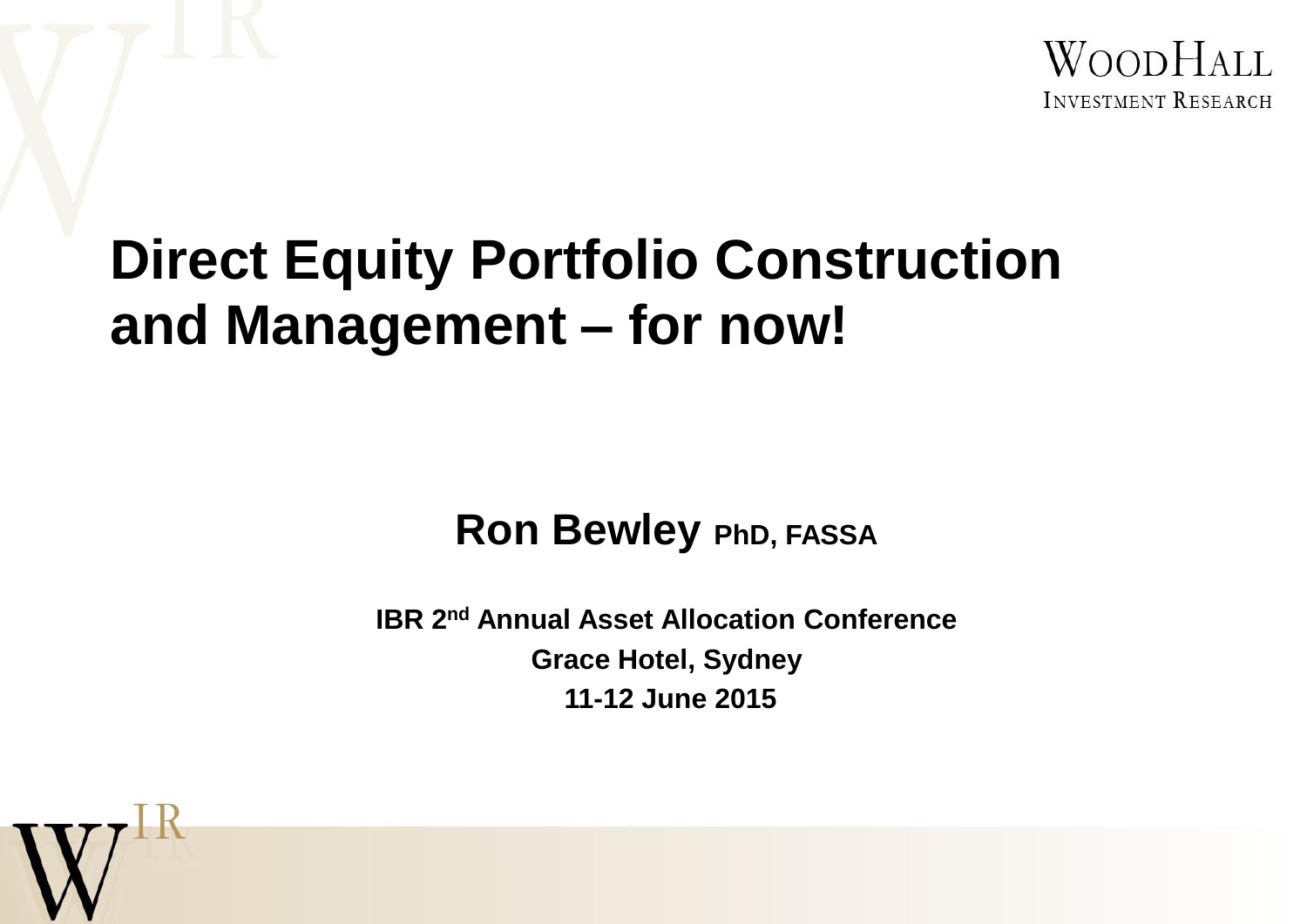### **Important information - disclaimer**

**Woodhall Investment Research Pty Ltd** (ABN 17 141 486 160)

 **General Advice Warning:** This note has been prepared without taking account of the objectives, financial situation or needs of any particular individual. Any individual should, before acting on the information in this note, consider the appropriateness of the information, having regard to the individual's objectives, financial situation and needs and, if necessary, seek appropriate professional advice. Past returns are no guarantee of future performance.

**www.woodhall.com.au**

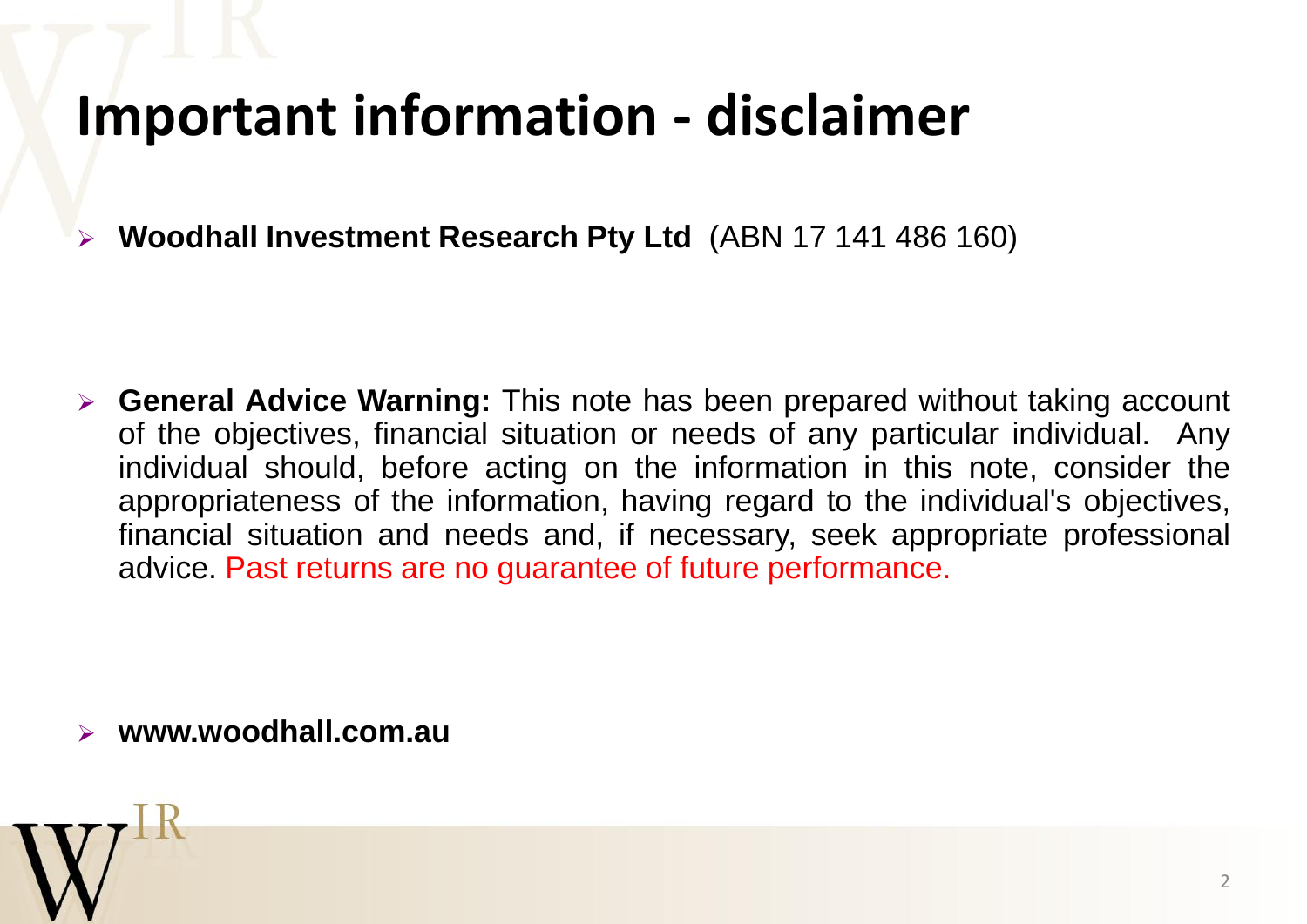# **The backdrop – early 2014**

- Equities make the money
- Low interest rates lower for longer
- "Set and forget" off the table the tide will turn
- Equity portfolios need to adapt to swift changes
- Flagship portfolio is "Hybrid Yield-Conviction"
- Also an ASX 200/S&P 500 geared strategy
- And an international/domestic equity portfolio

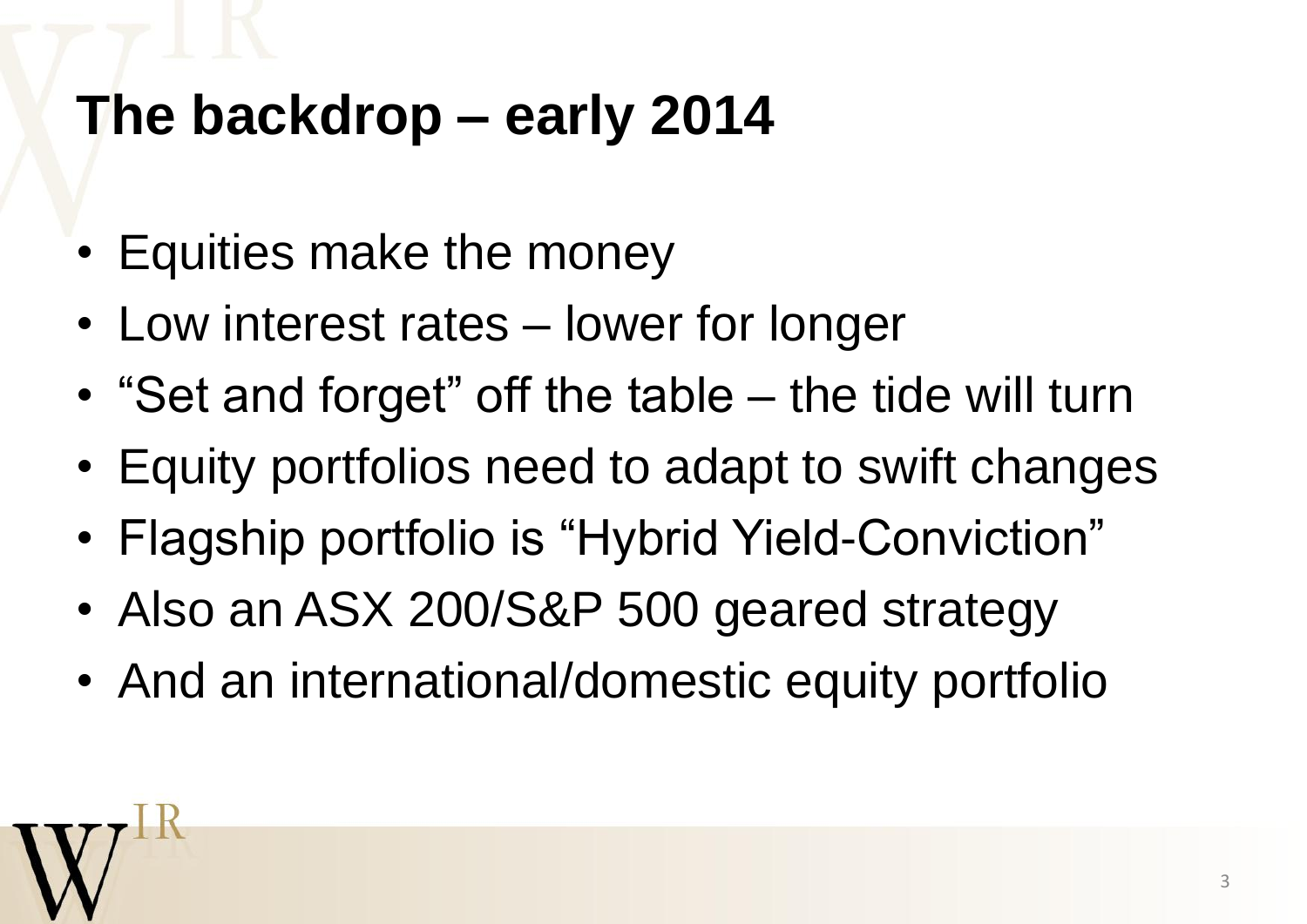# **Objectives for "the fund"**

- To source the best information for inputs
- To build an integrated portfolio system
- To manage the system based on related signals

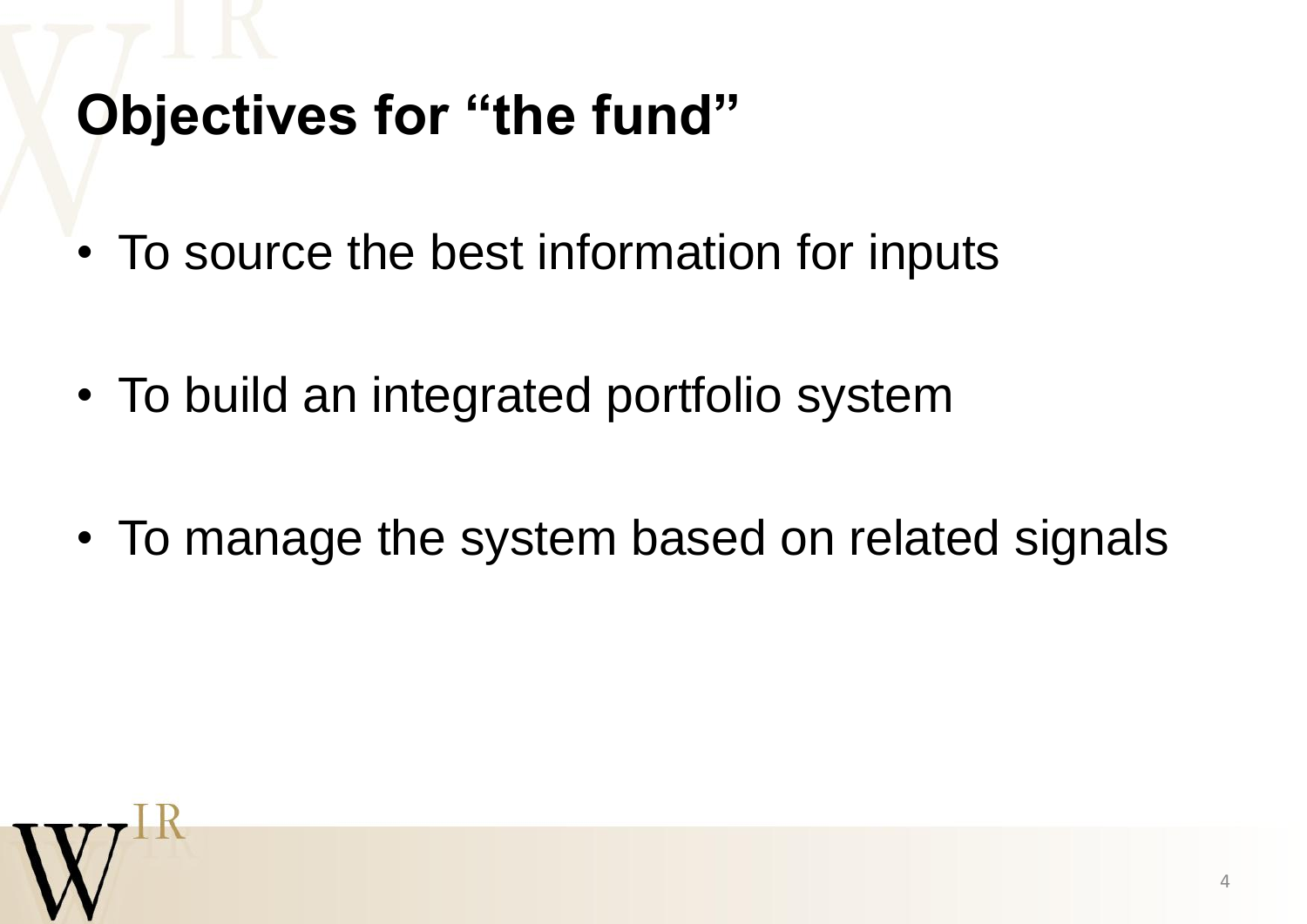## **I/B/E/S data on ASX 200 companies**

- Broker forecasts of dividends and earnings – Companies give guidance
- Broker recommendations (1) Buy to (5) Sell – Bias away from Sell
- Target stock prices
	- No guidance and apparent big lags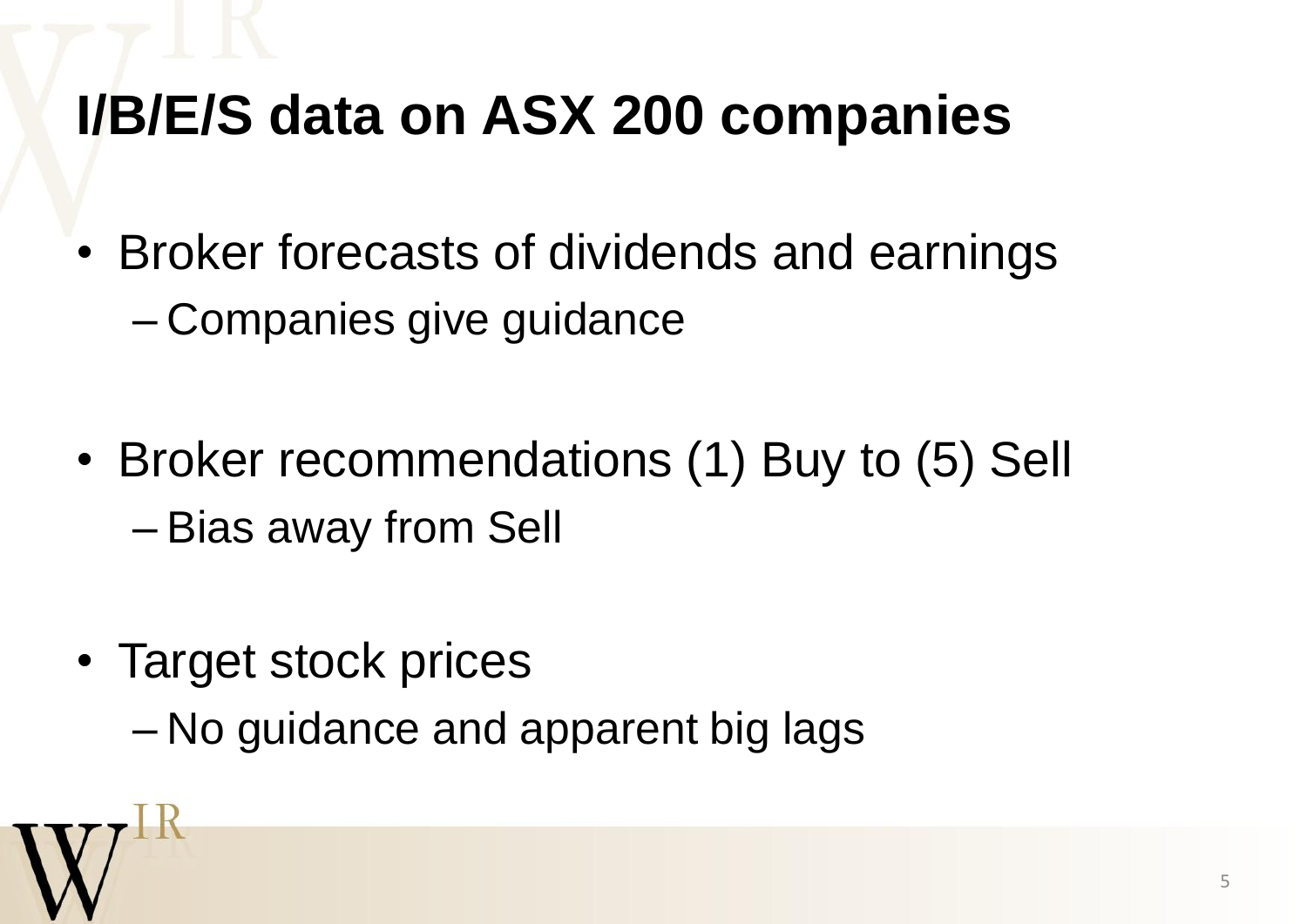### **Can't keep beating the mean**

- An average of about 12 broker forecasts per stock
- Bates & Granger on combined forecasts
- **Sector's returns easier to forecast than stocks'**
- **Recs. make more sense** *within* **sectors**

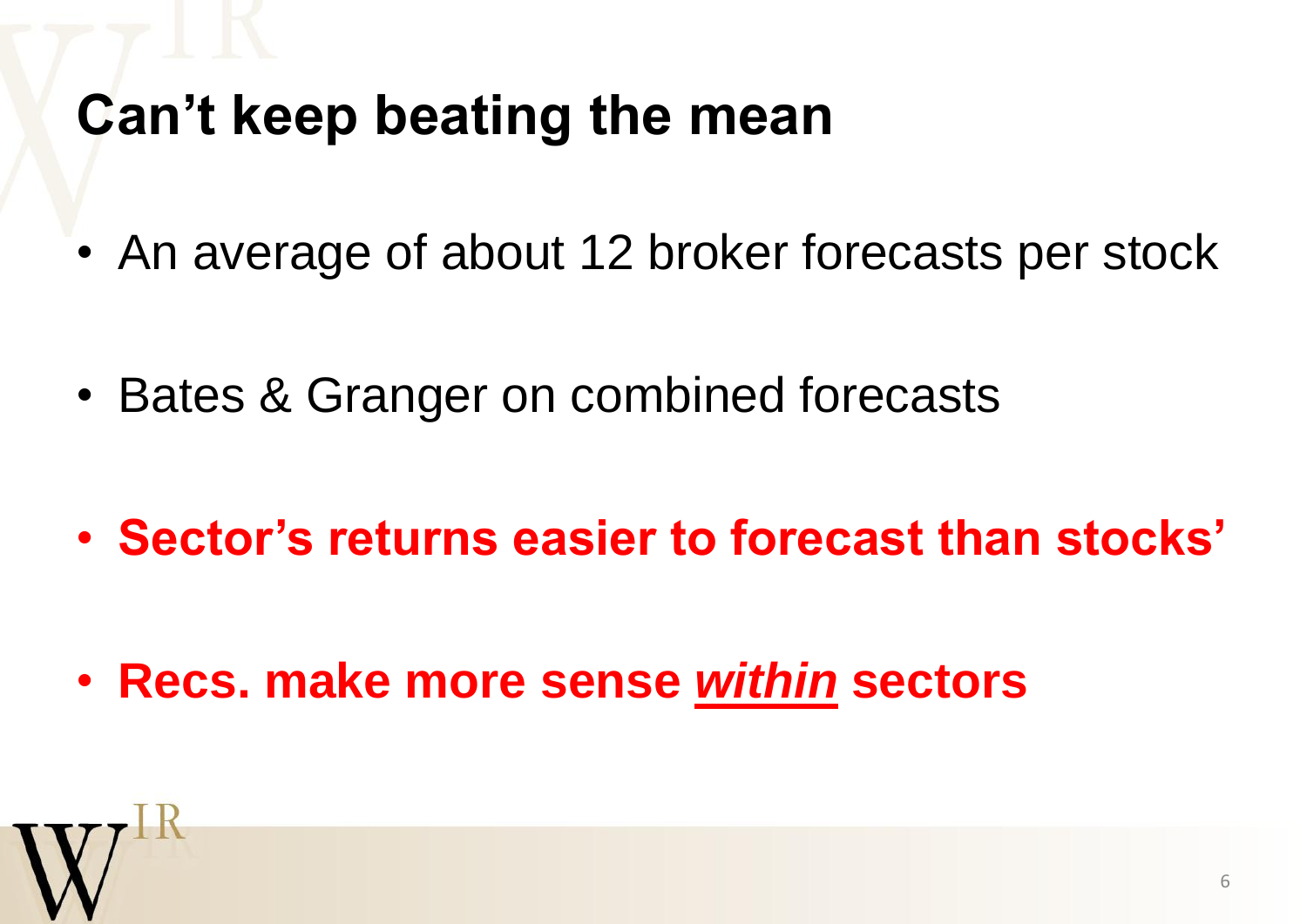#### **Sectoral, expected total returns**

- Based on up to 4 years of earnings/dividends data
- Interpolations used to avoid e-o-y jumps
- Sector forecasts aggregated into market forecast
- **So, if one analyst updates one company forecast, the impact ripples through to the market forecast!**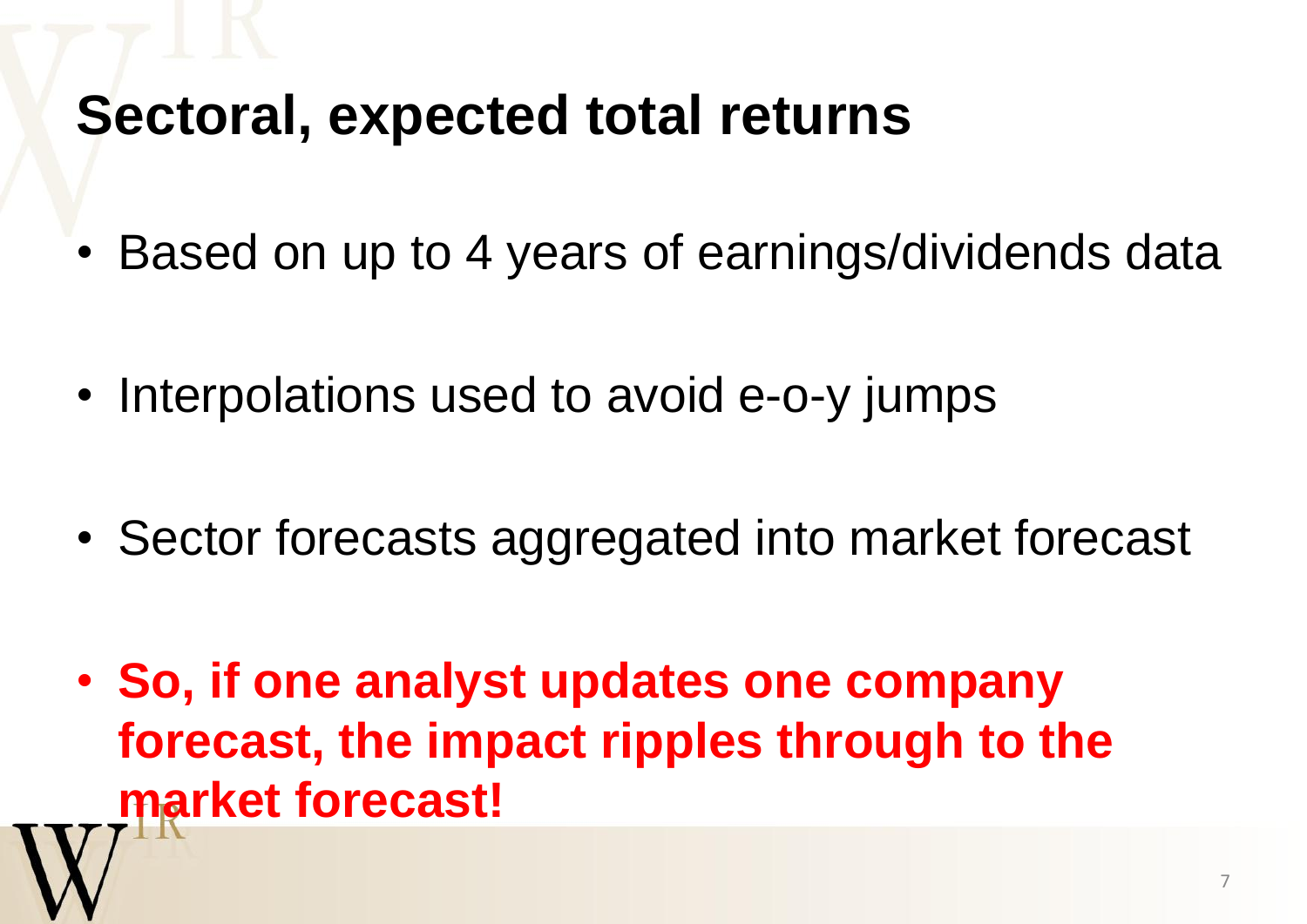# **Volatility forecasts**

- Bewley and Yang's Bayesian mean-break method
- Mean reversion *within* a regime
- Learning mechanism to detect breaks in the mean
- Also looks backwards to optimise past breaks

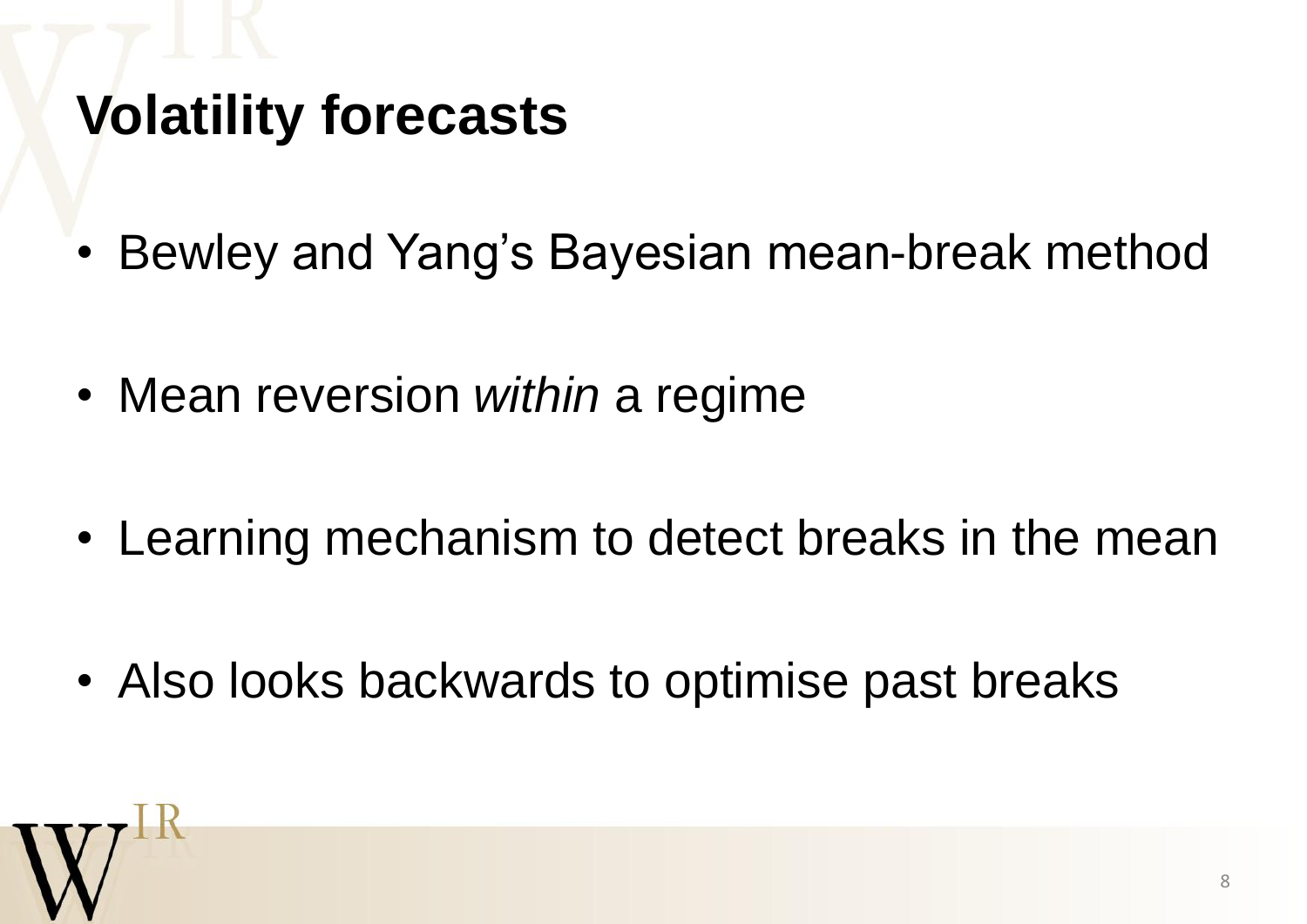# **Bayesian method on monthly realised vols**

- Assume the mean level of volatility is unchanged
- Allow for a break in each of the last 12 months
- 'Prior' that all mean-breaks are equally likely
- 'Posterior' prob. calculated from prior and data

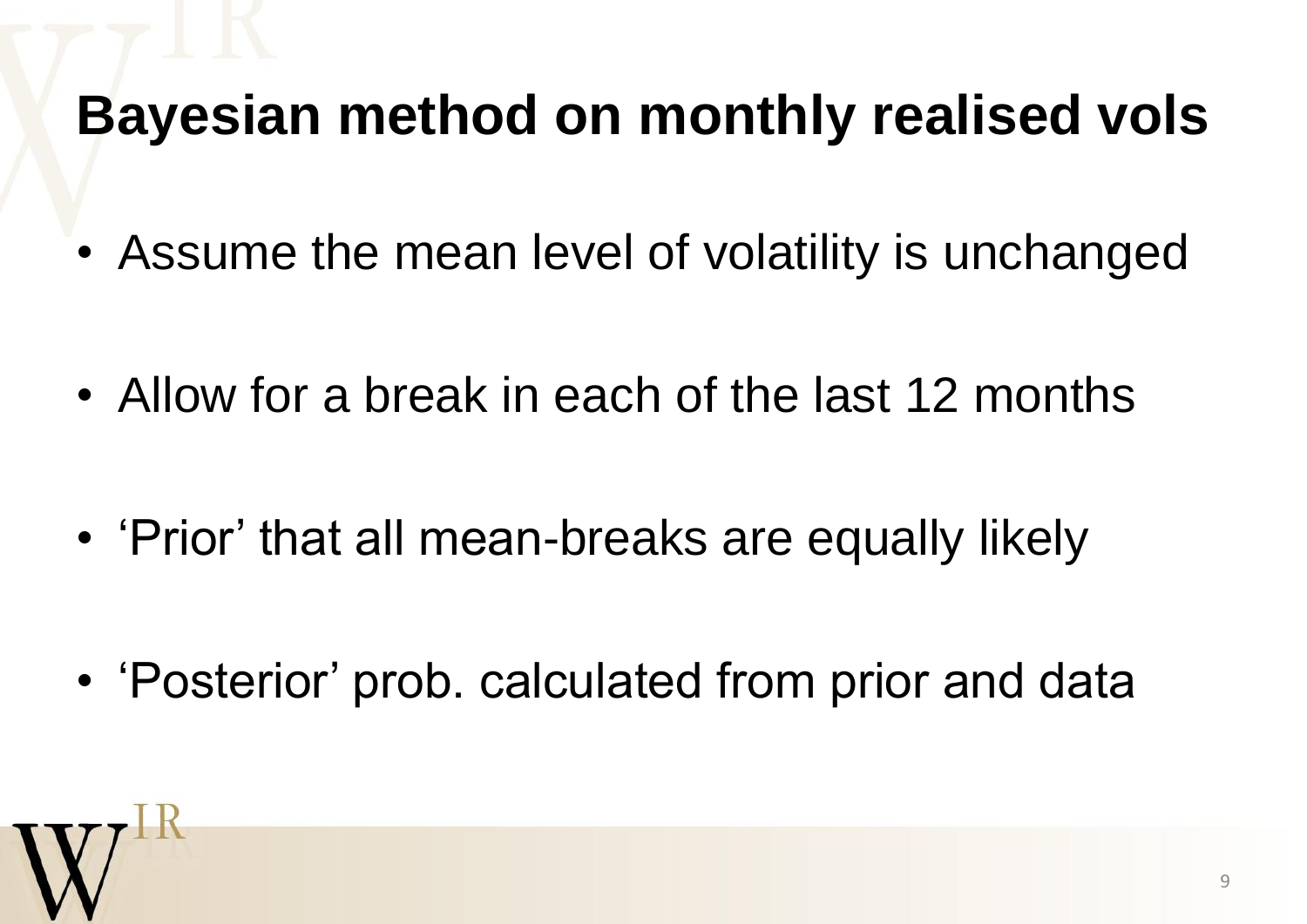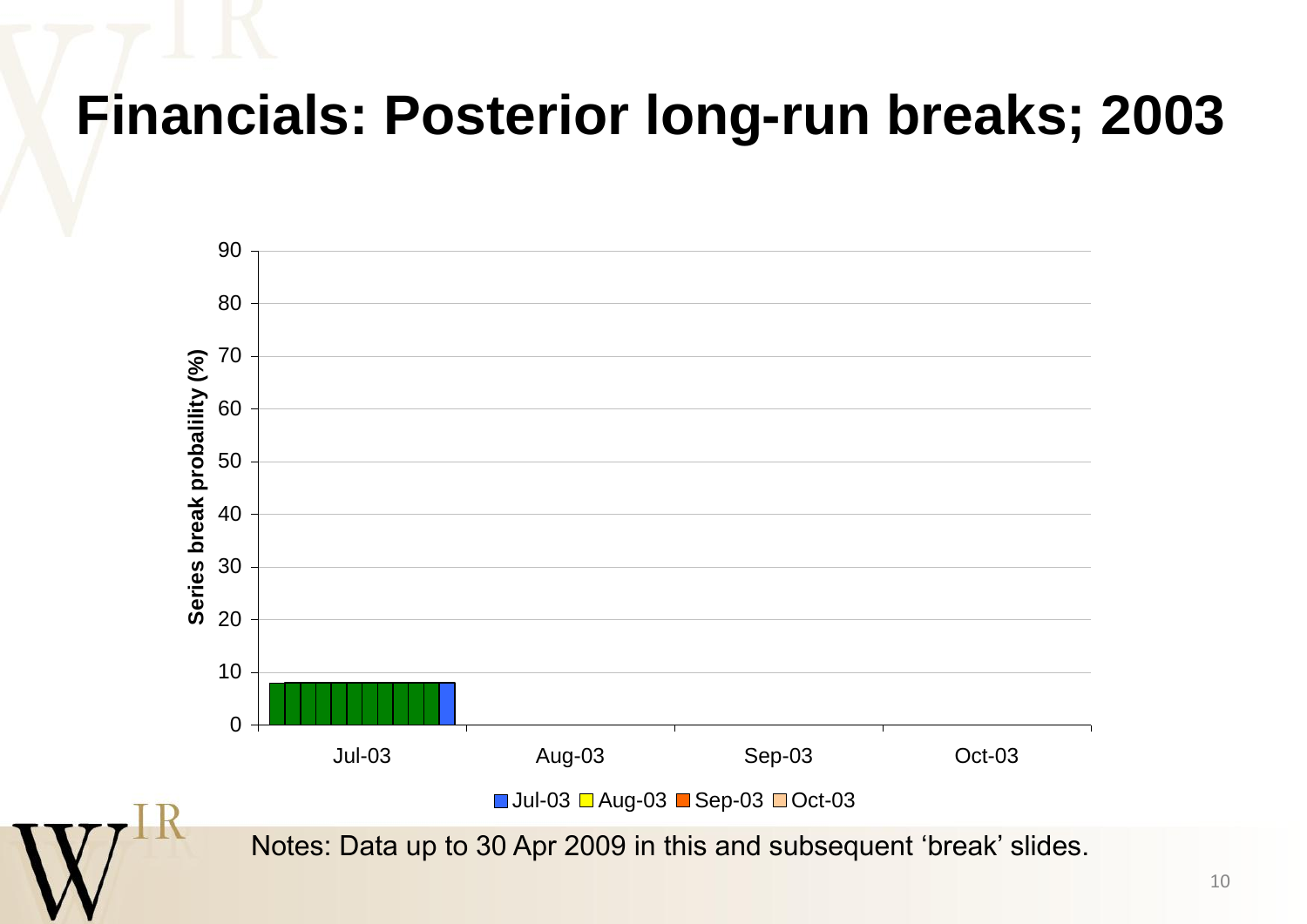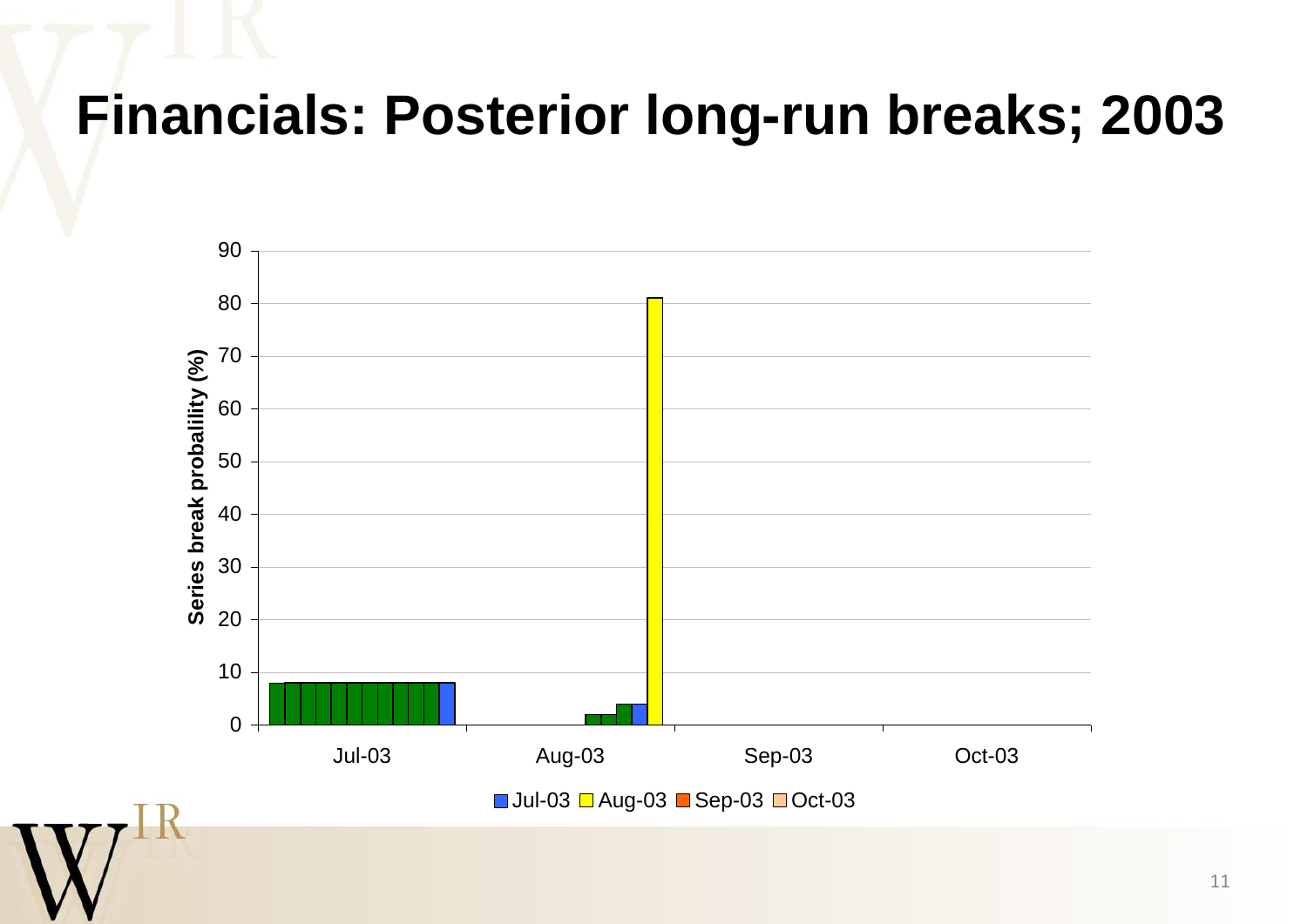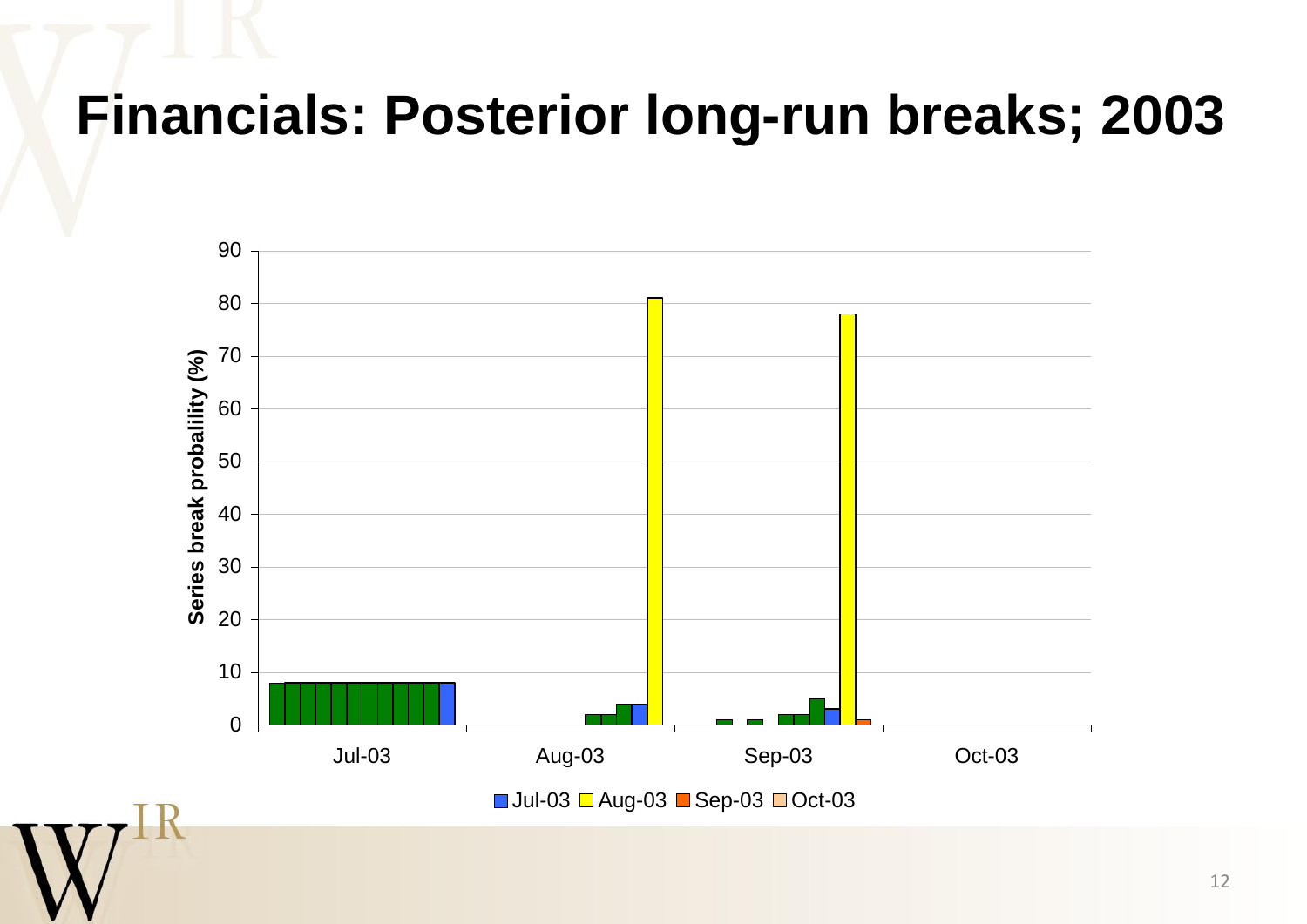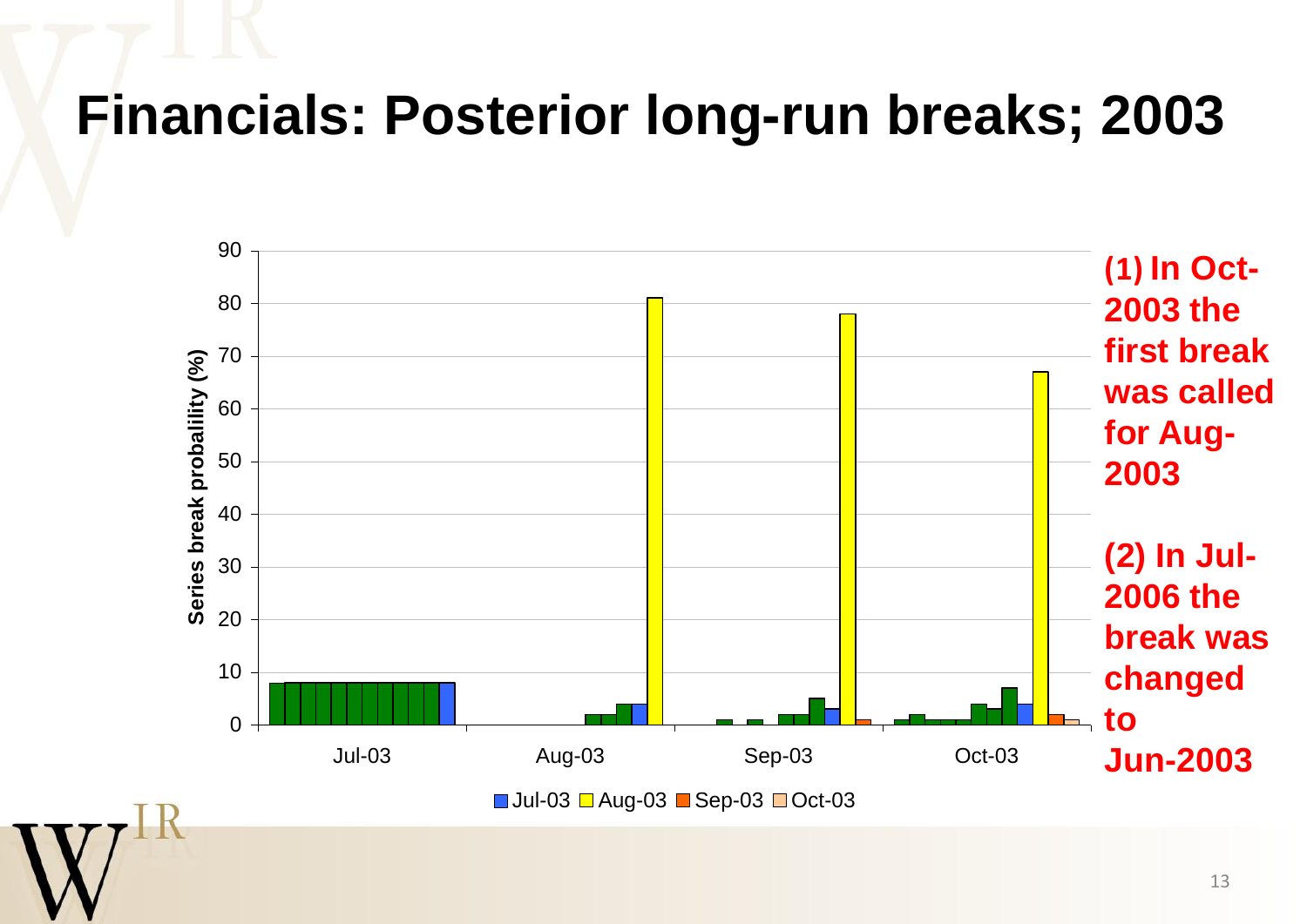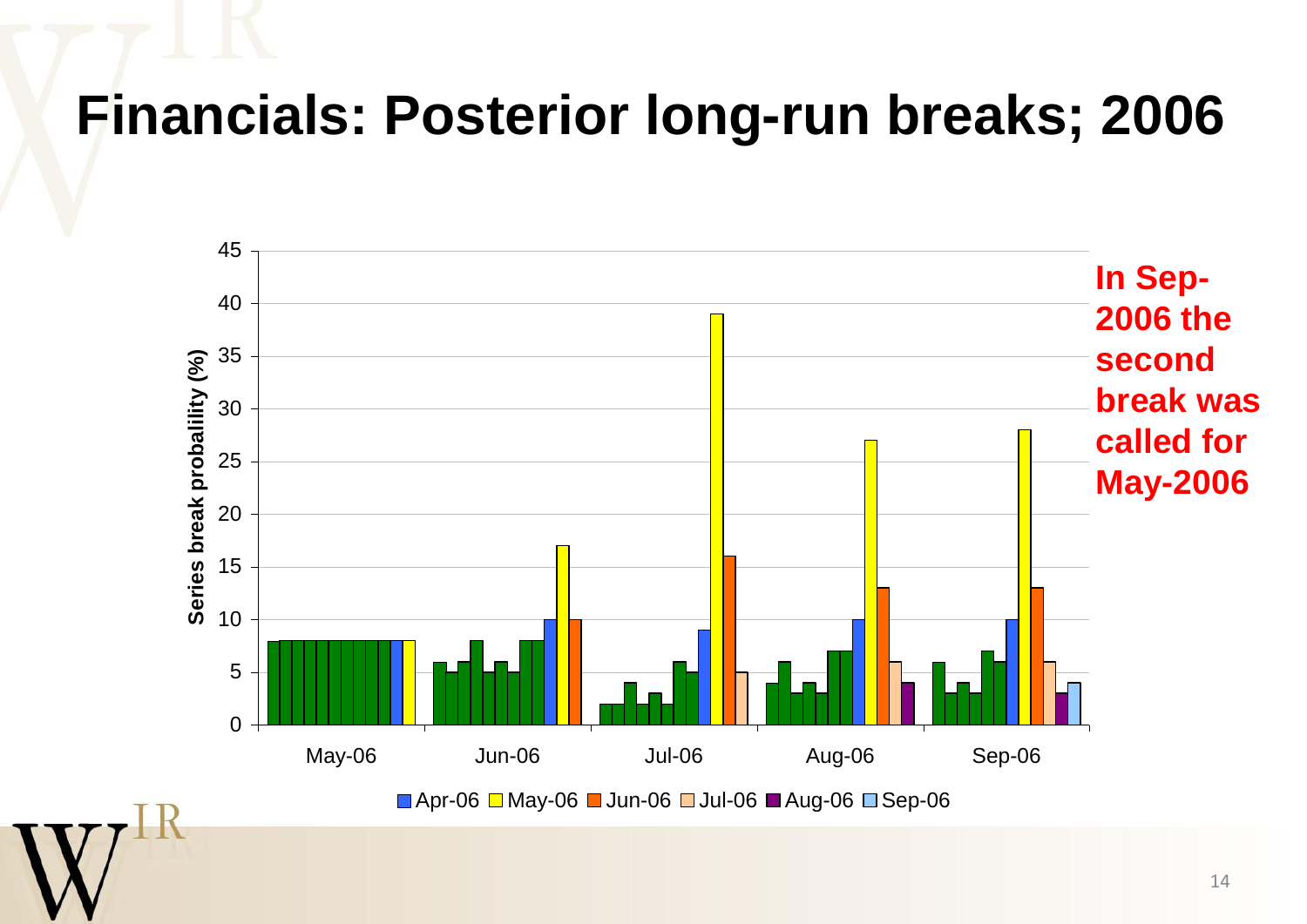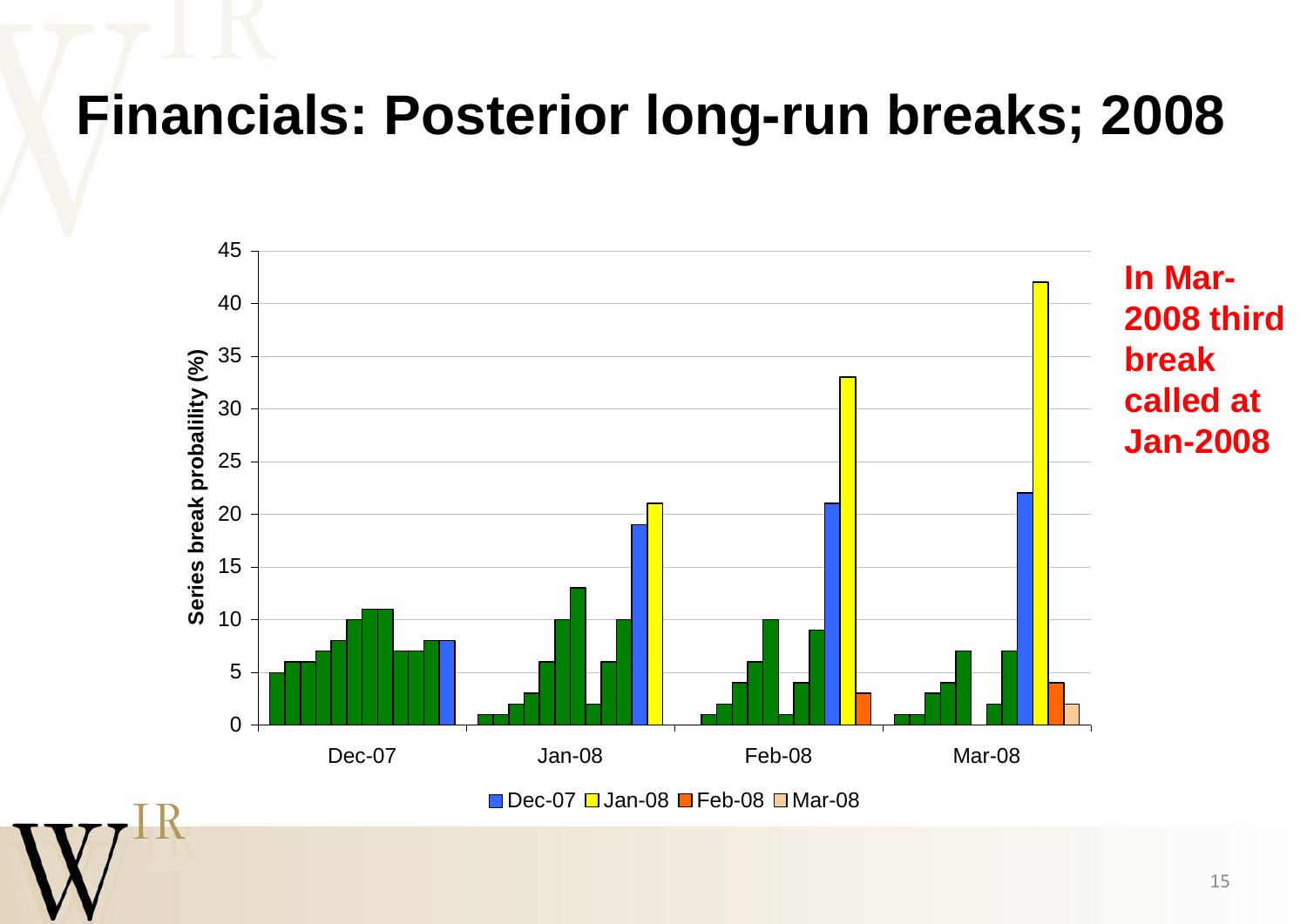#### **Financials: Actual and long-run averages**



16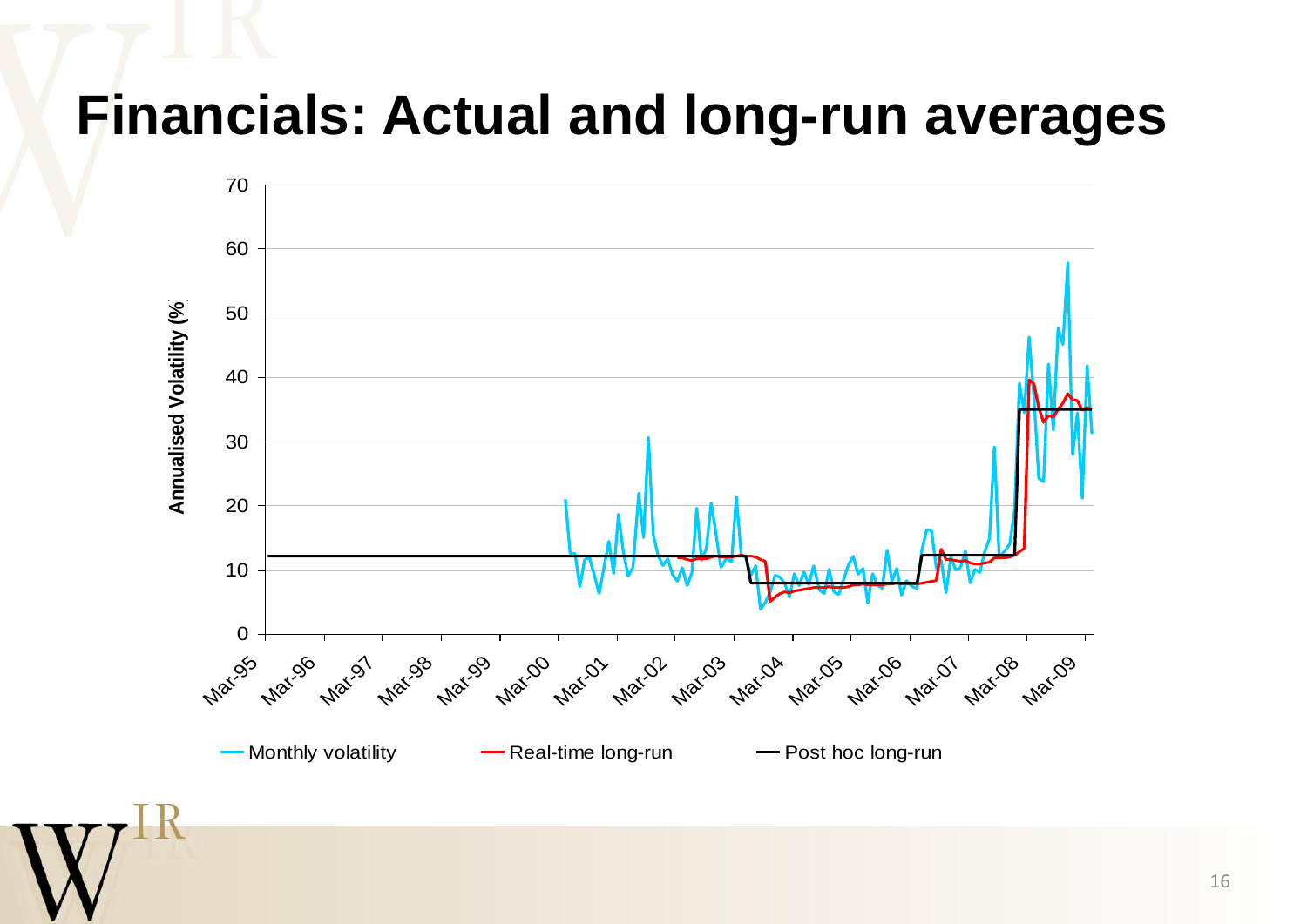### **Current ASX 200 past volatility breaks**

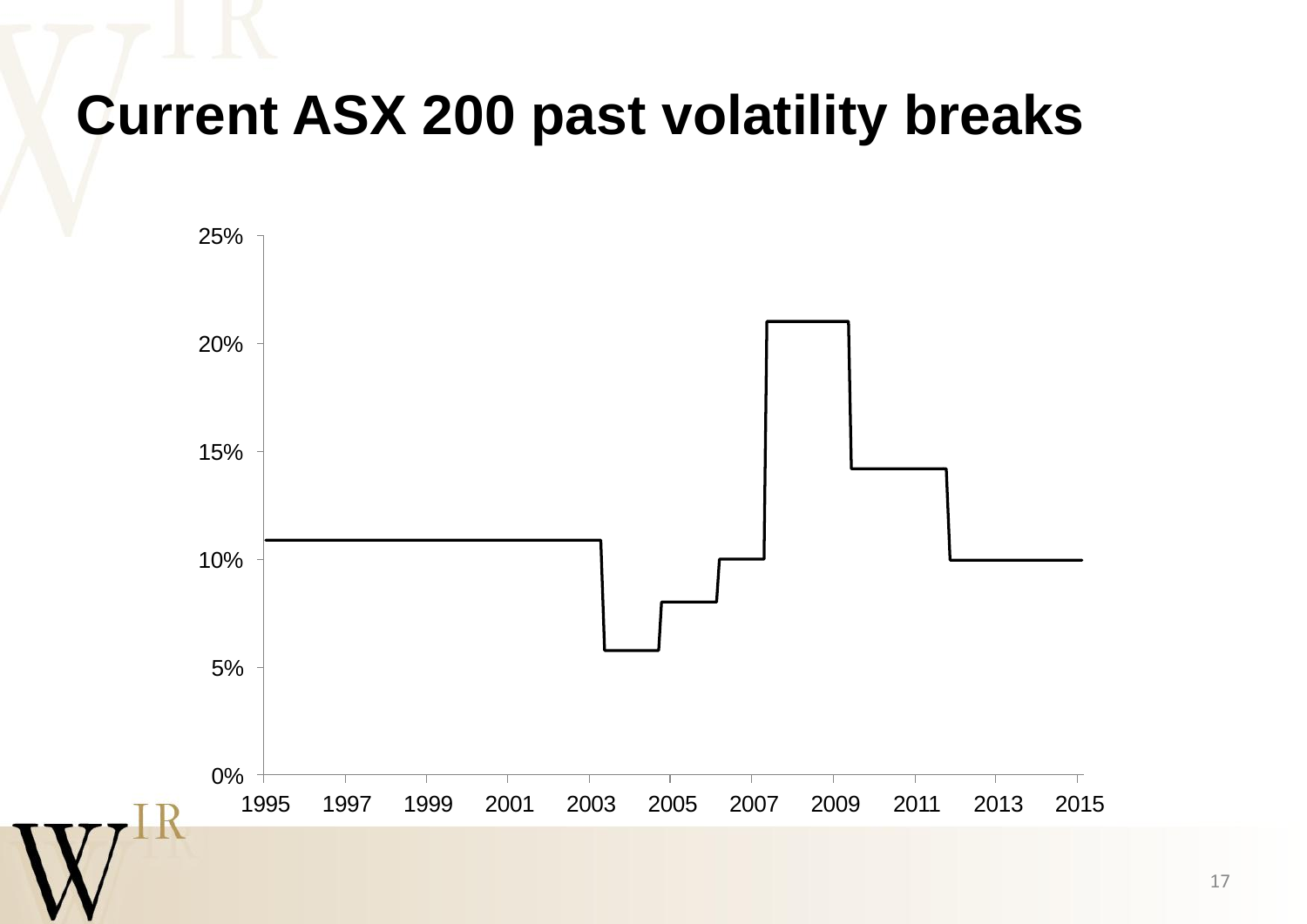# **Portfolio construction**

- Mean-variance optimisation with limits to tilts
- No. of stocks per sector depends on Sharpe ratio
- Filter stocks by sector, rec, yield, mkt. cap.
- Populate sectors with stocks only if filters met

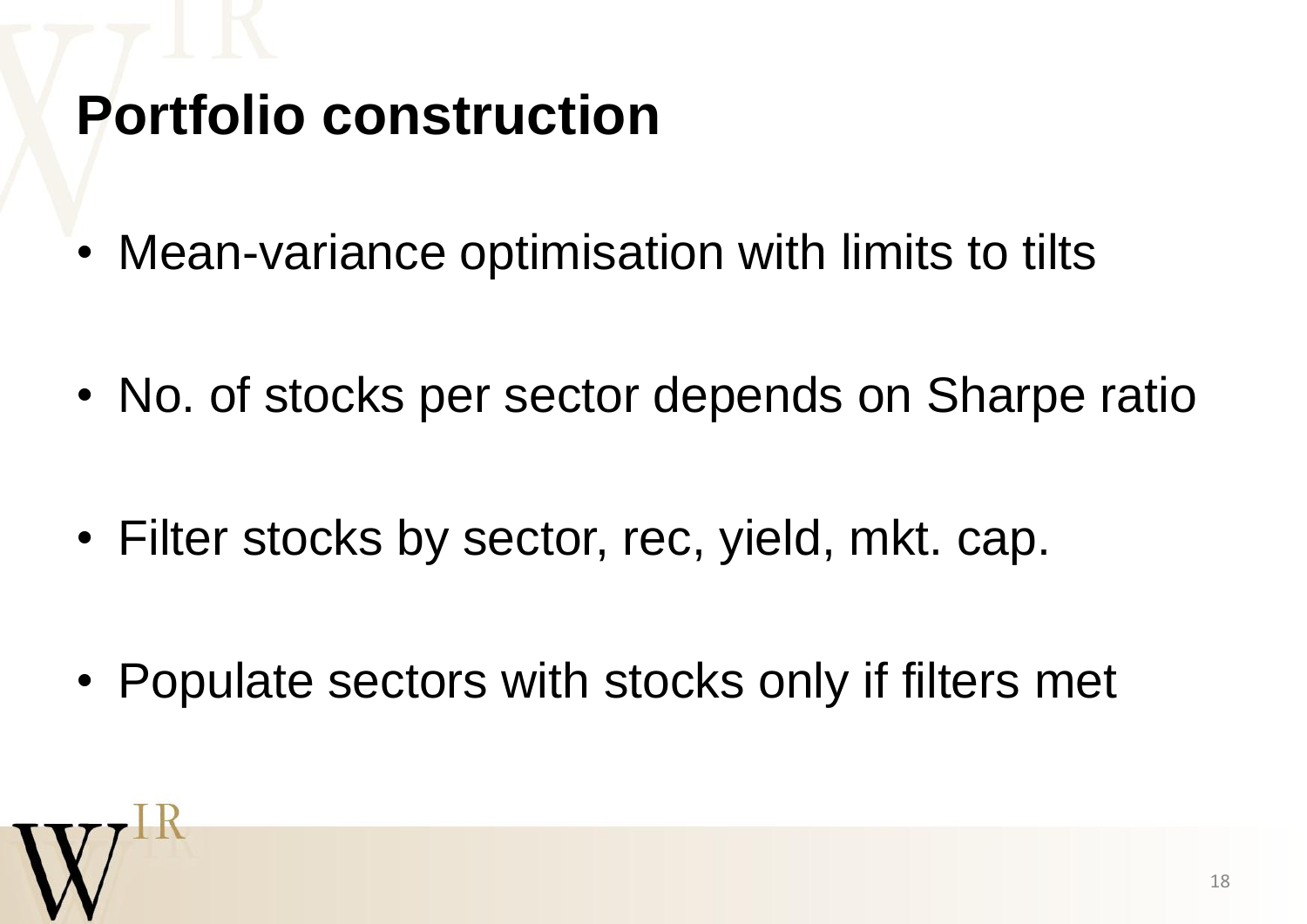### **Market entry/exit**

- Buy when the sector is cheap or fair value
- Sell when expensive
- Dollar cost average
- 'Exuberance' is our measure of mispricing

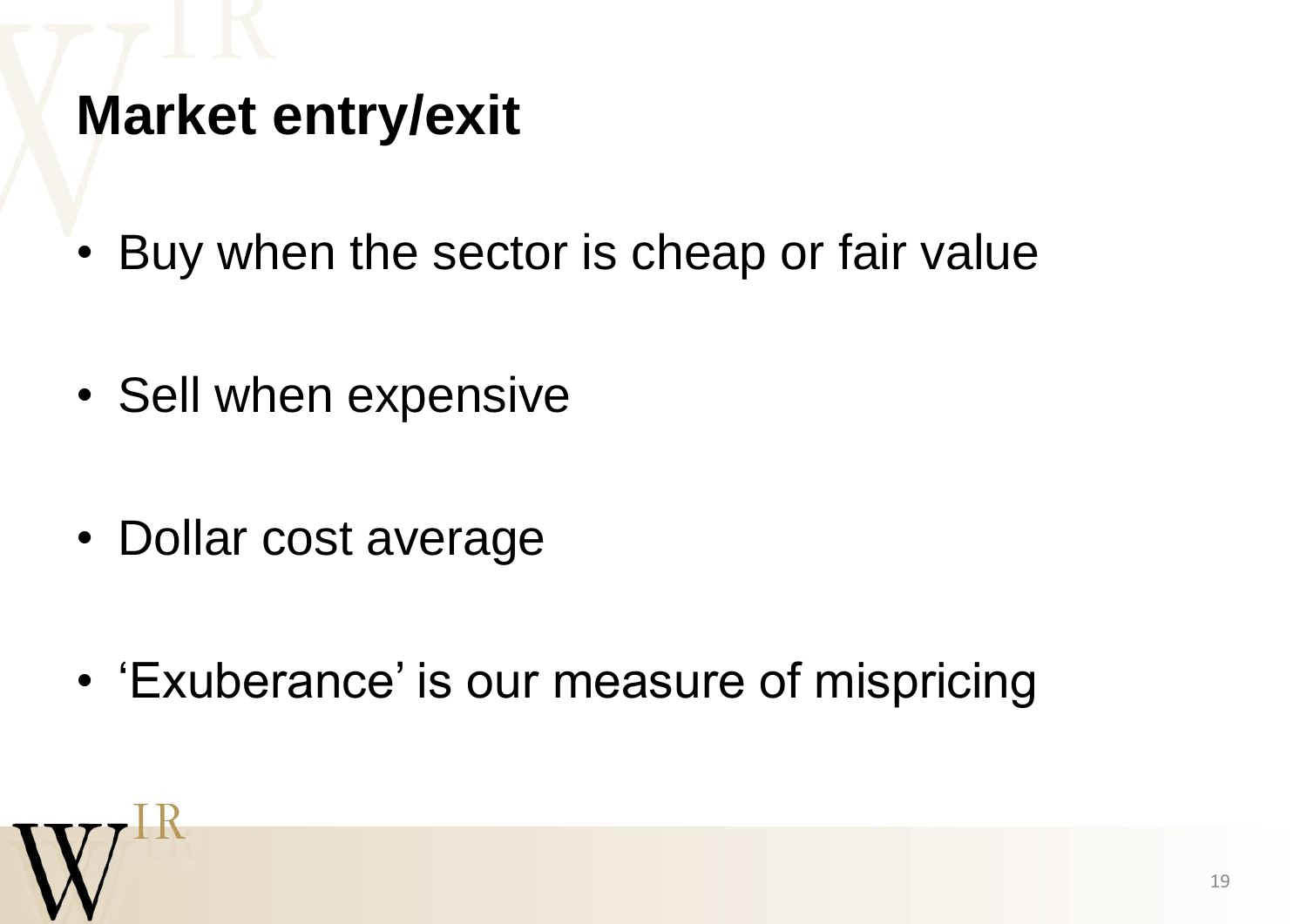# **Calculating exuberance**

- Assume forecasts are *credible*
- If index runs ahead of forecast it is expensive and *vice versa*
- Use successive monthly forecasts to detect changes in fundamentals

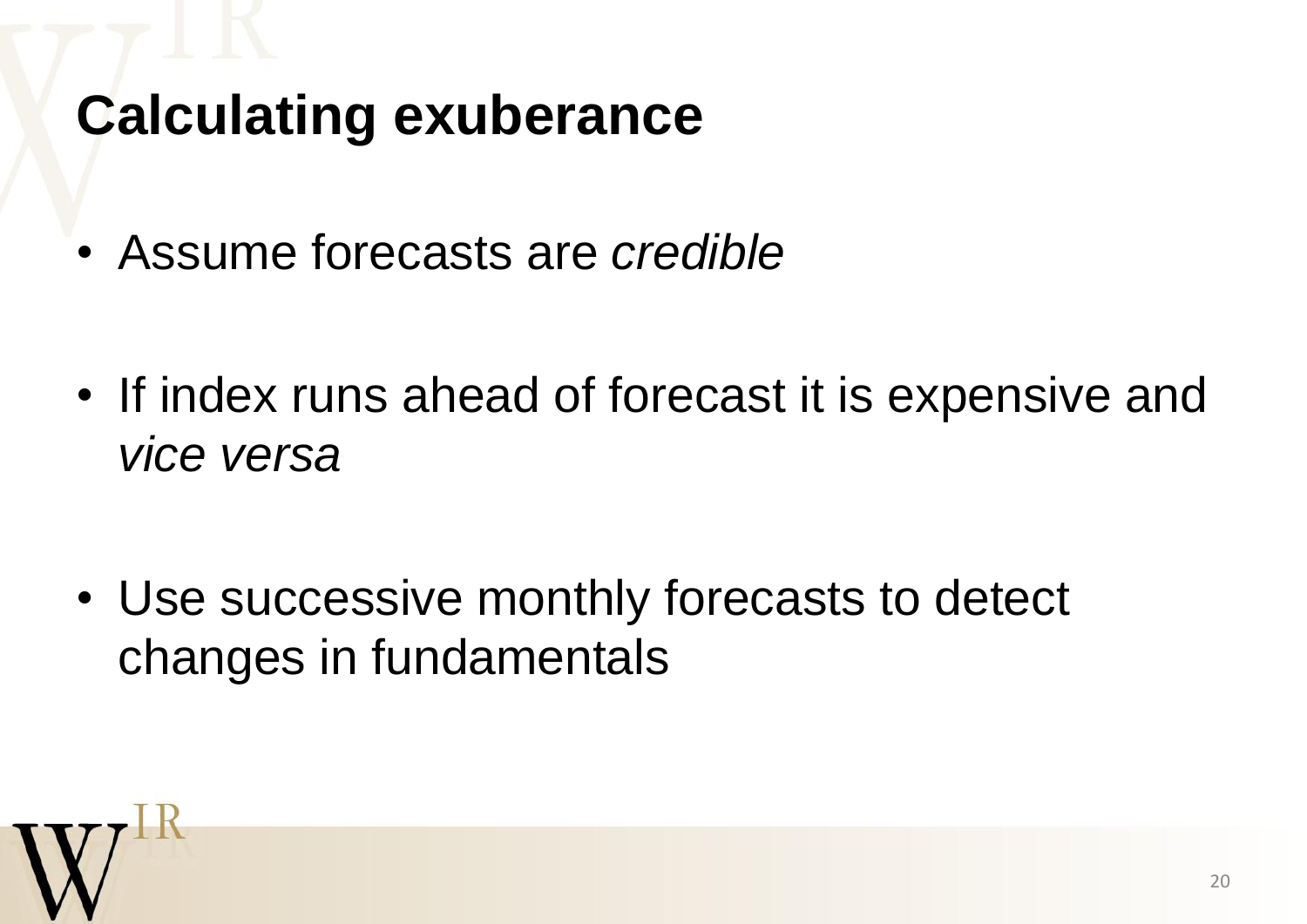#### **Exuberance illustration - ASX 200 FY'14**

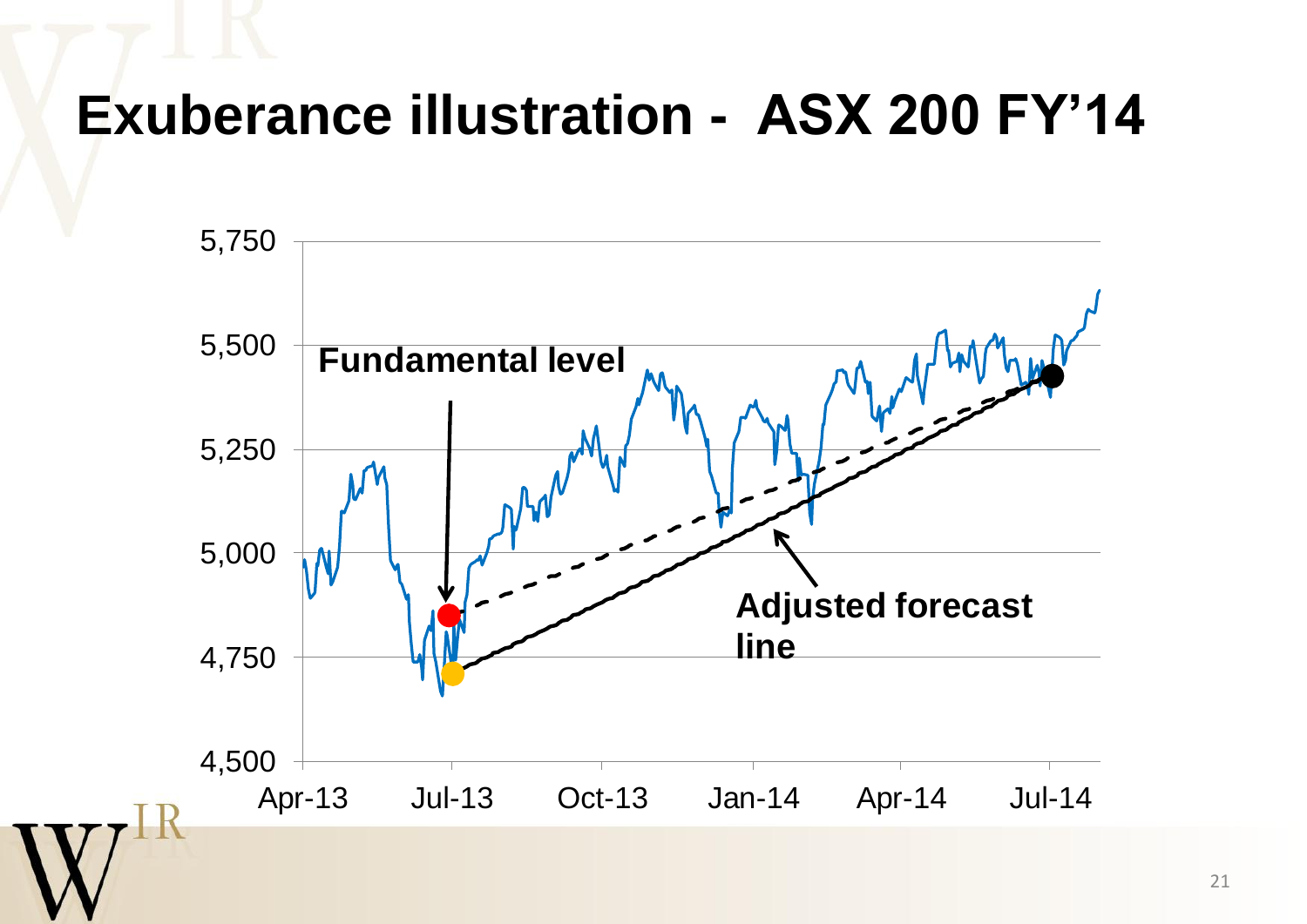#### **Exuberance - ASX 200**

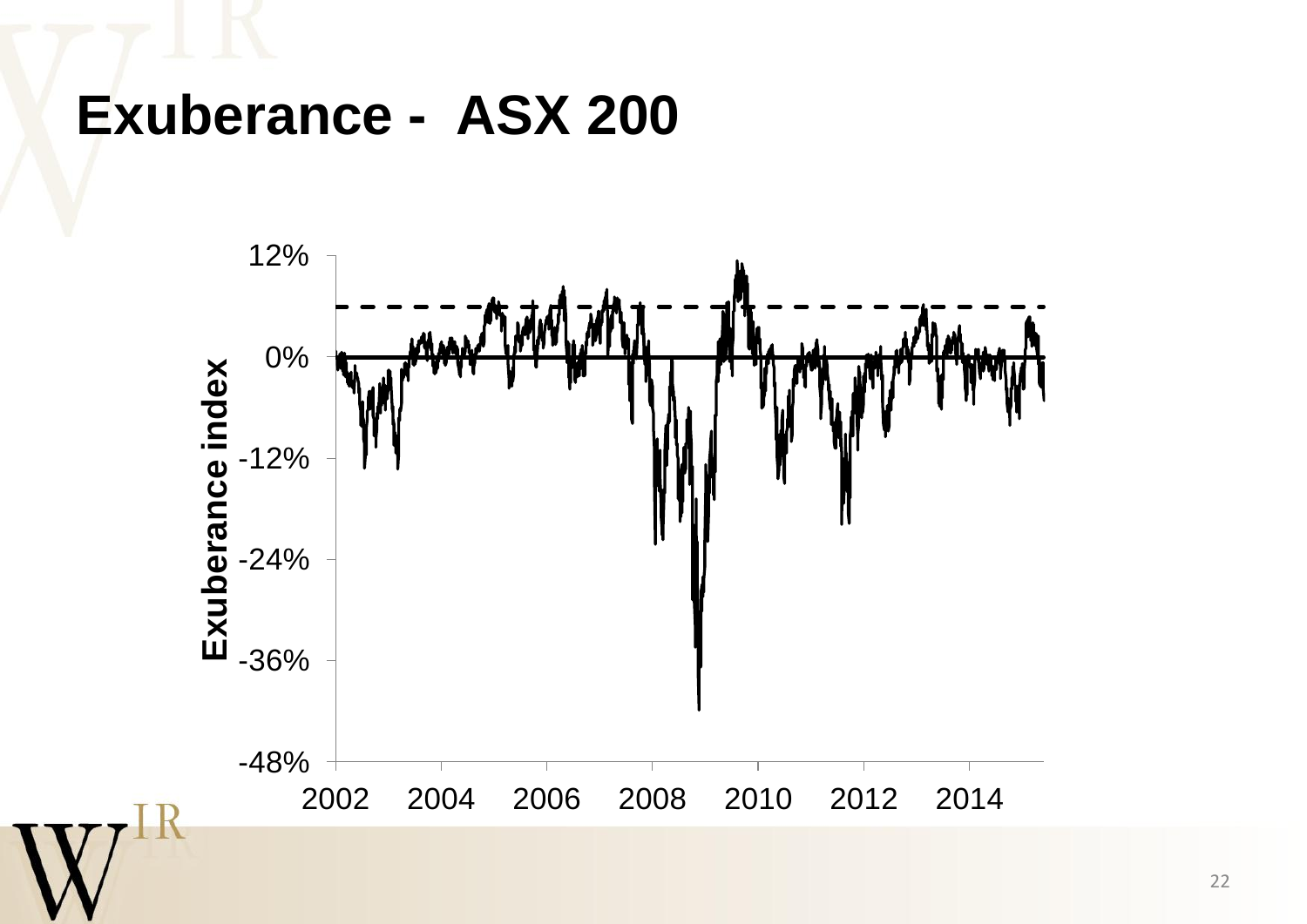#### **Heat spots - ASX 200: Financials sector**



• Hot • High • Warm • Par • Cheap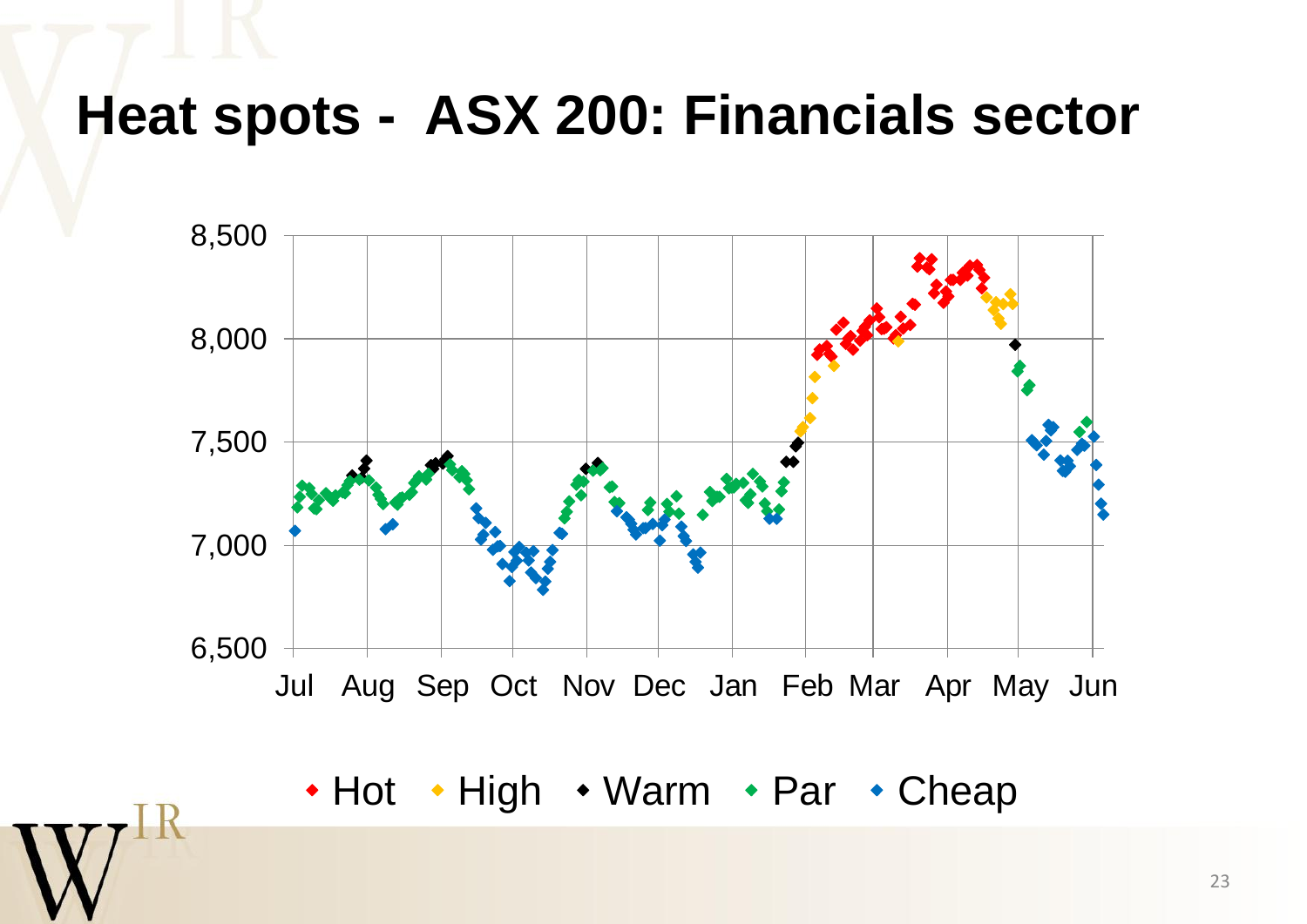#### **Fear index**

- Measures *excess* intra-daily volatility
- Fear exaggerates mispricing when index is high – Markets can fall faster and further
	- Markets can stay cheaper for longer
- Fear index seems to lead VIX indexes

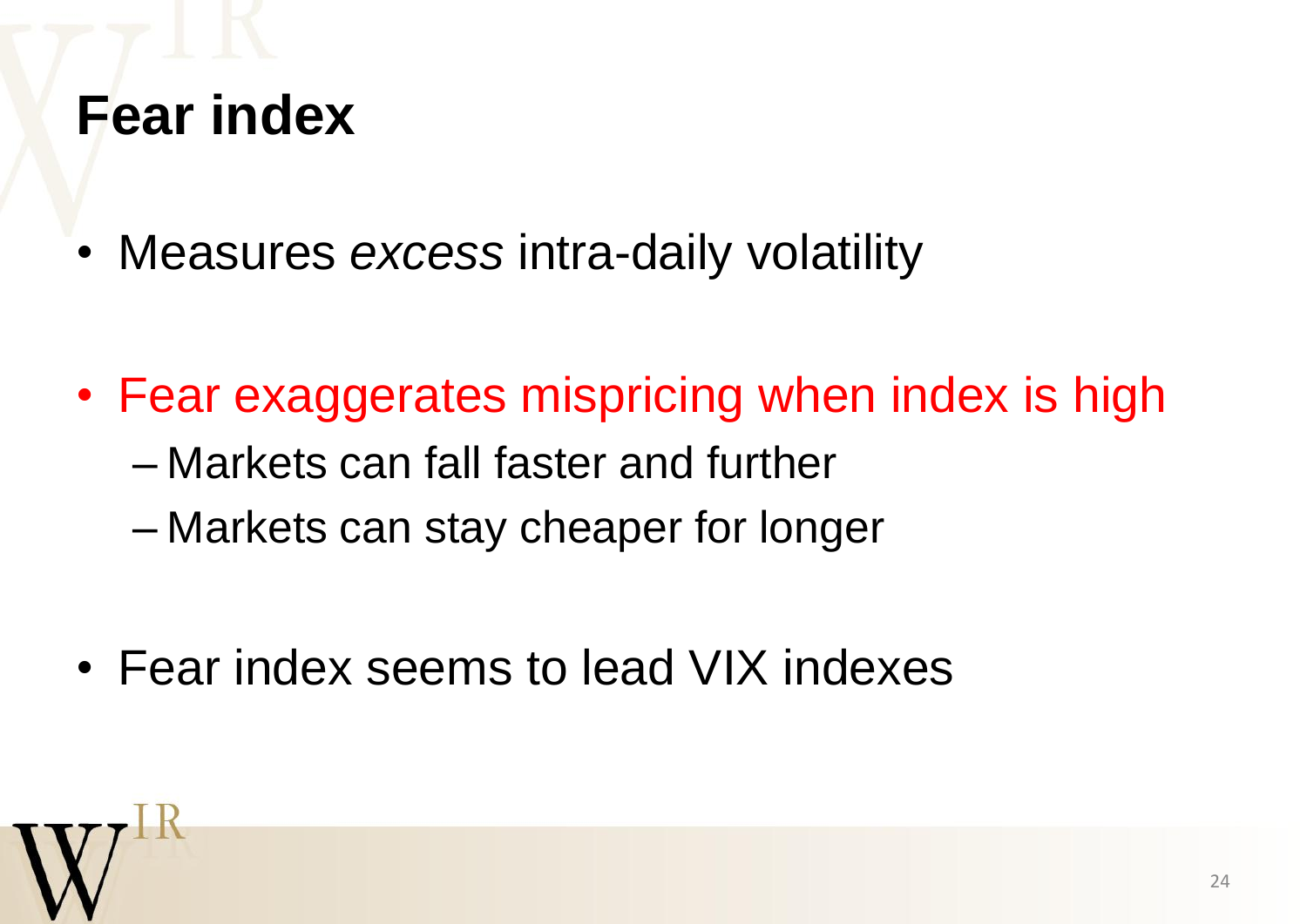#### **Intra-day ASX 200 Dec 17, 2007**

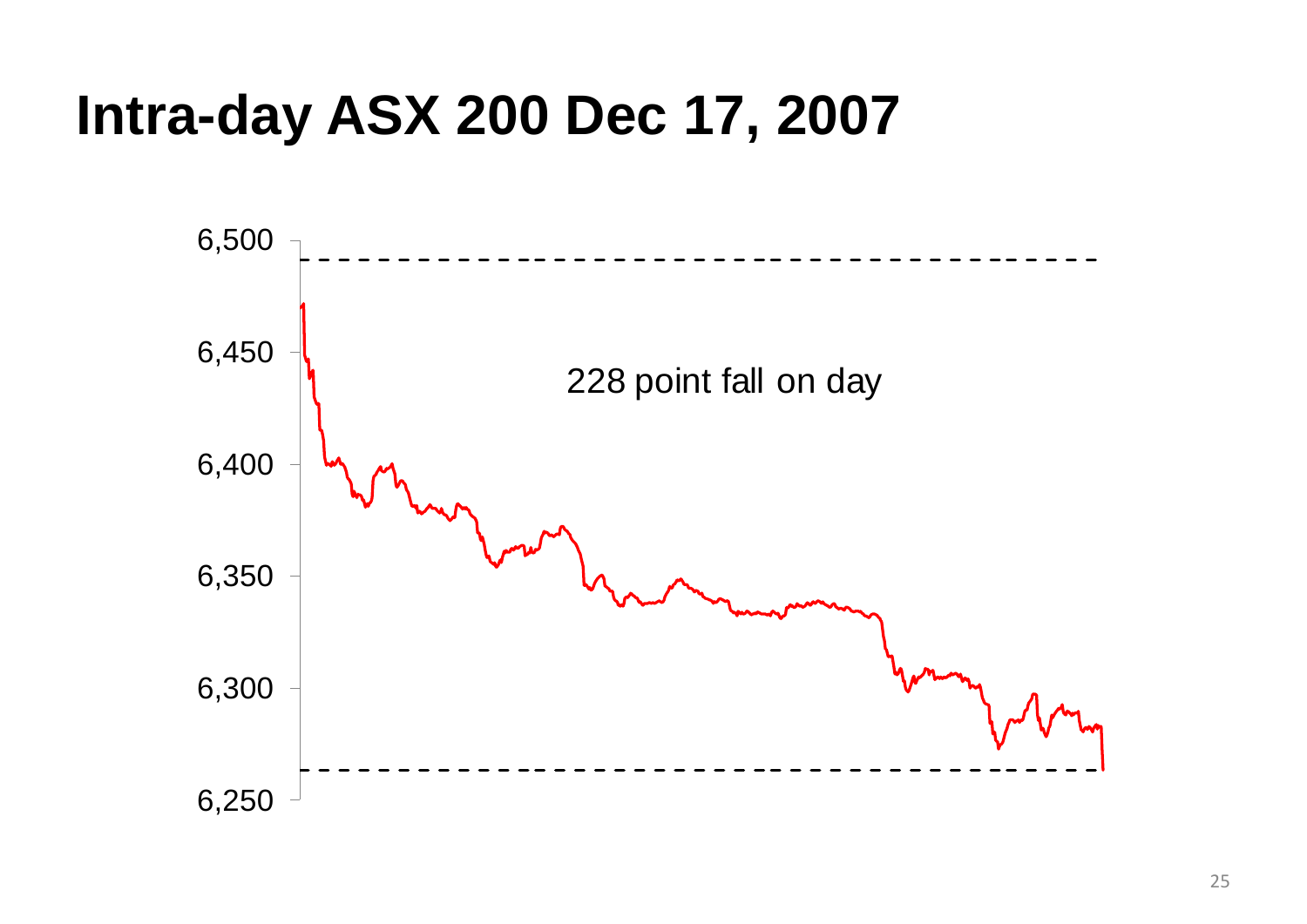#### **Intra-day ASX 200 Feb 4, 2008**

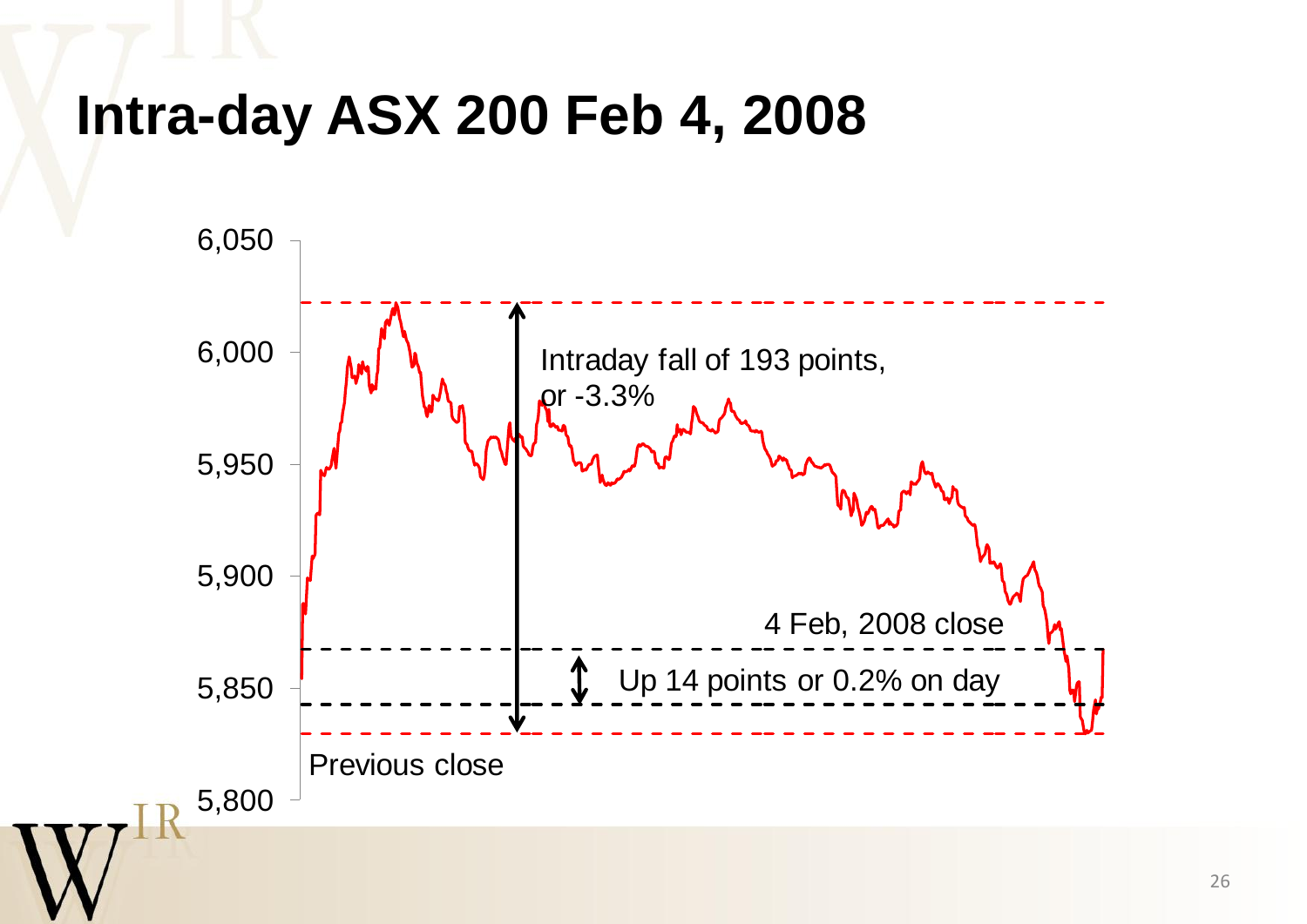#### **Fear index - ASX 200**

 $\, {\bf R}$ 

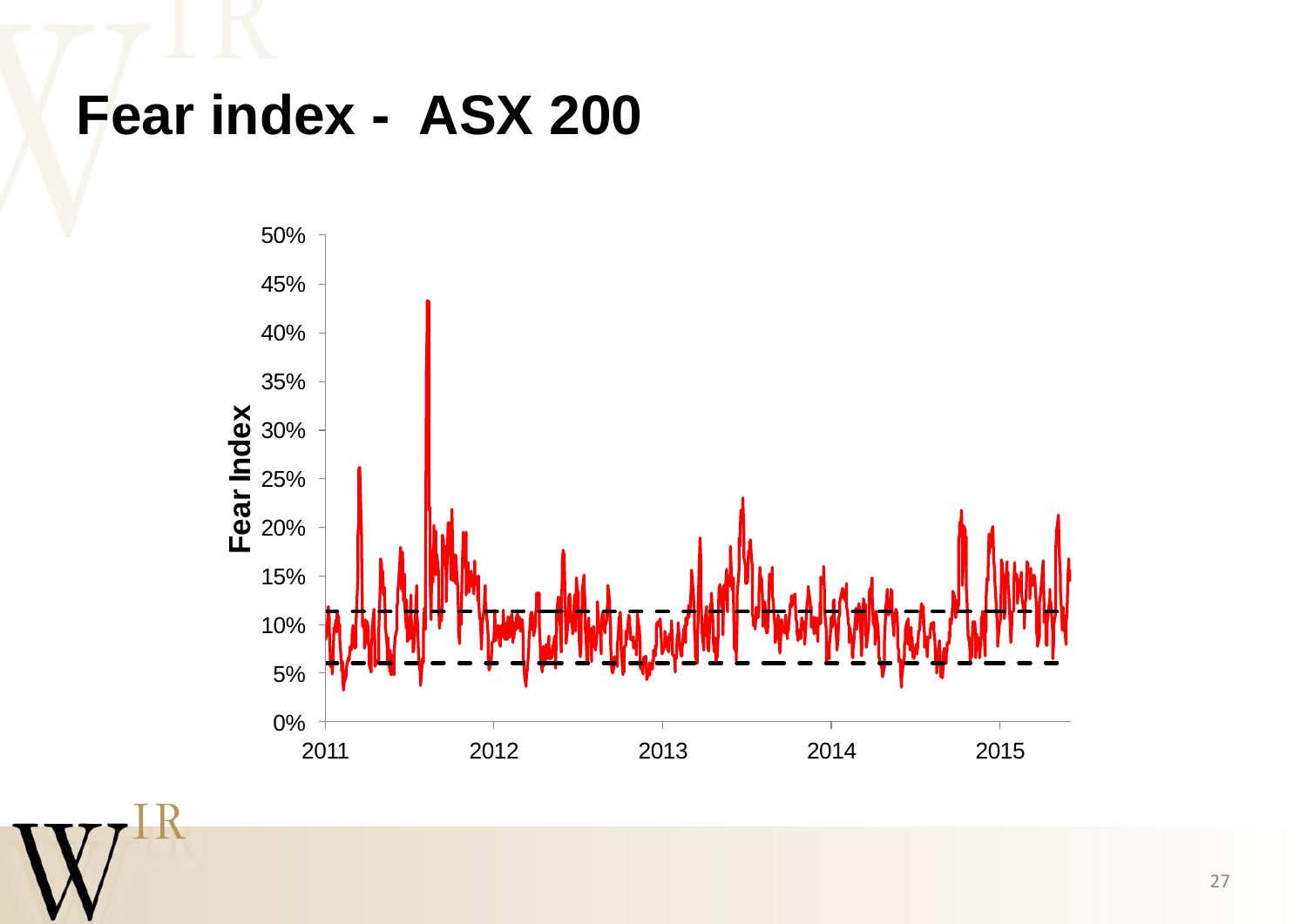# **So does it work?**

- Hybrid Yield-Conviction Portfolio performance
- 12-month-ahead forecasts of ASX 200 CY & FY
- 'Box' forecasts
- Geared (or not) IOZ:IVV strategy

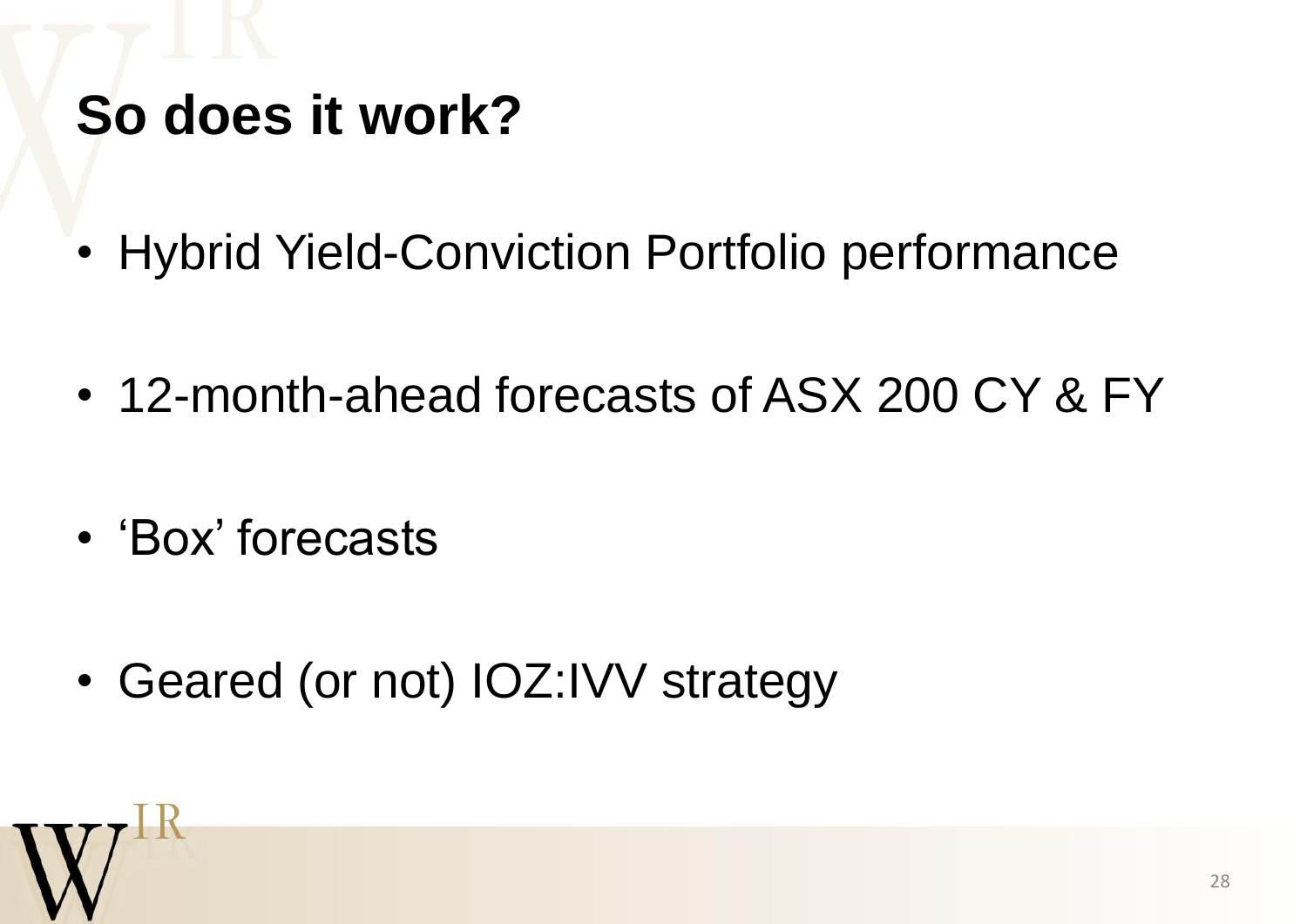#### **Hybrid performance – quarterly horizon**

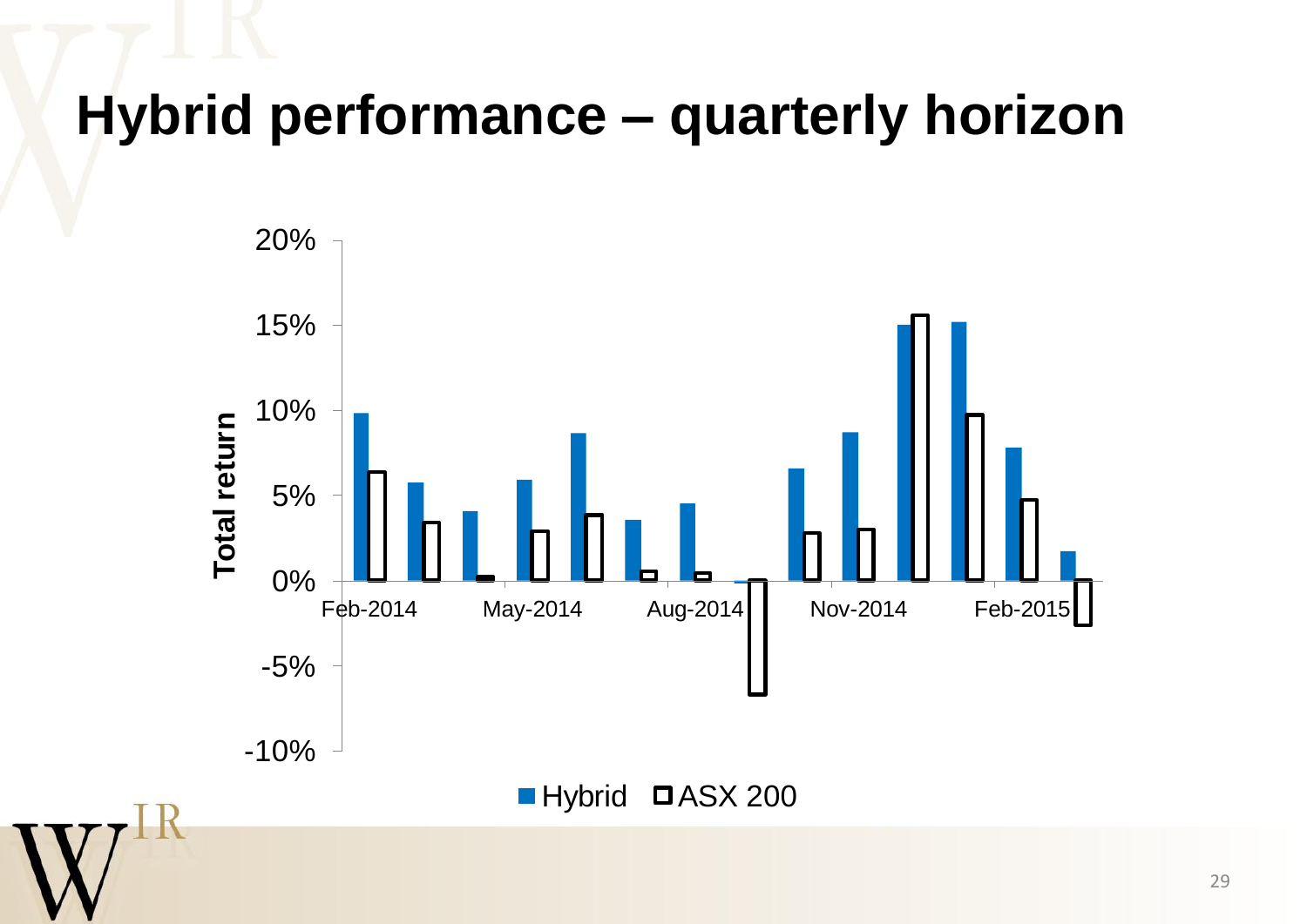#### **Hybrid outperformance – quarterly horizon**

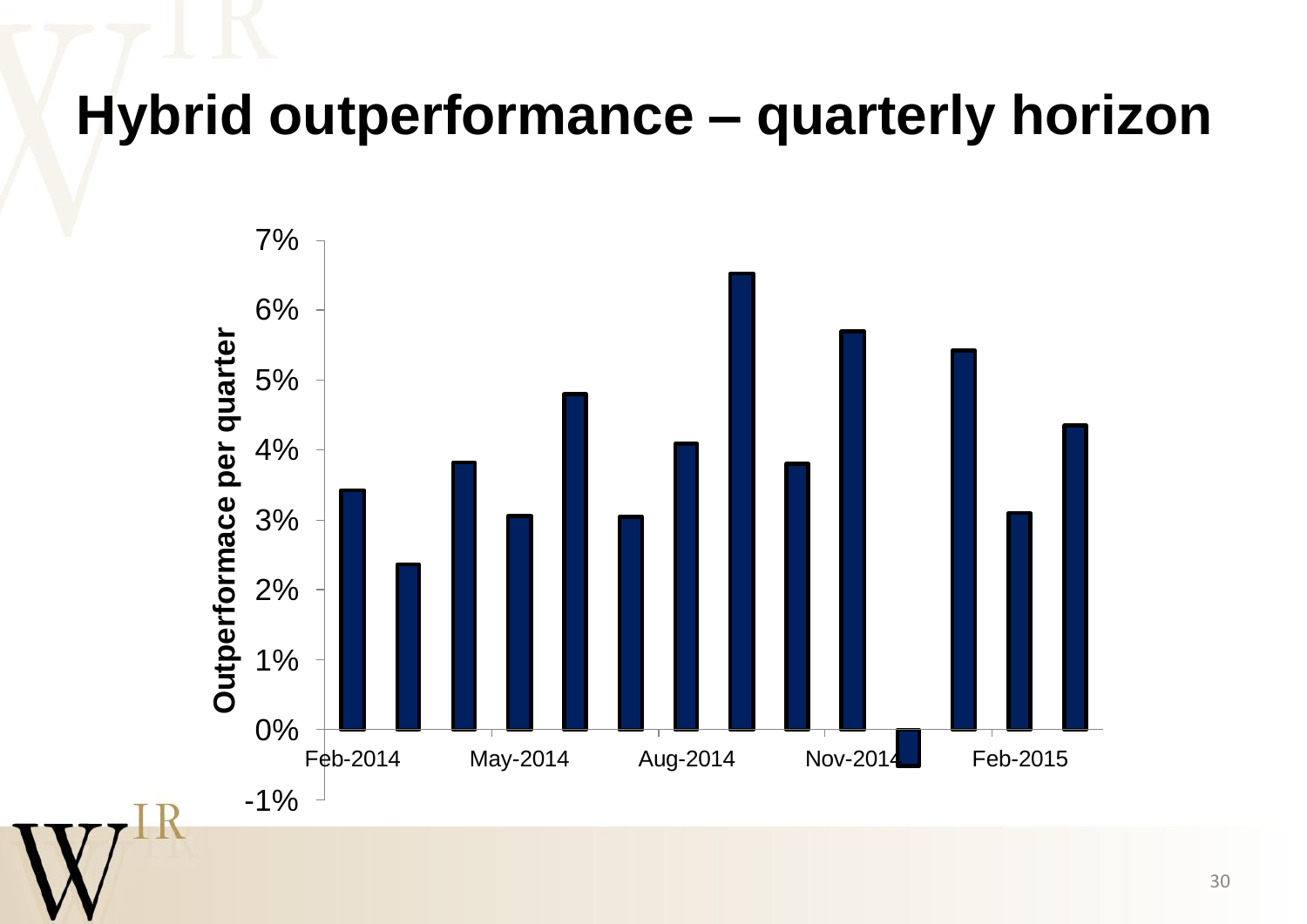#### **Hybrid performance – semi-annual horizon**

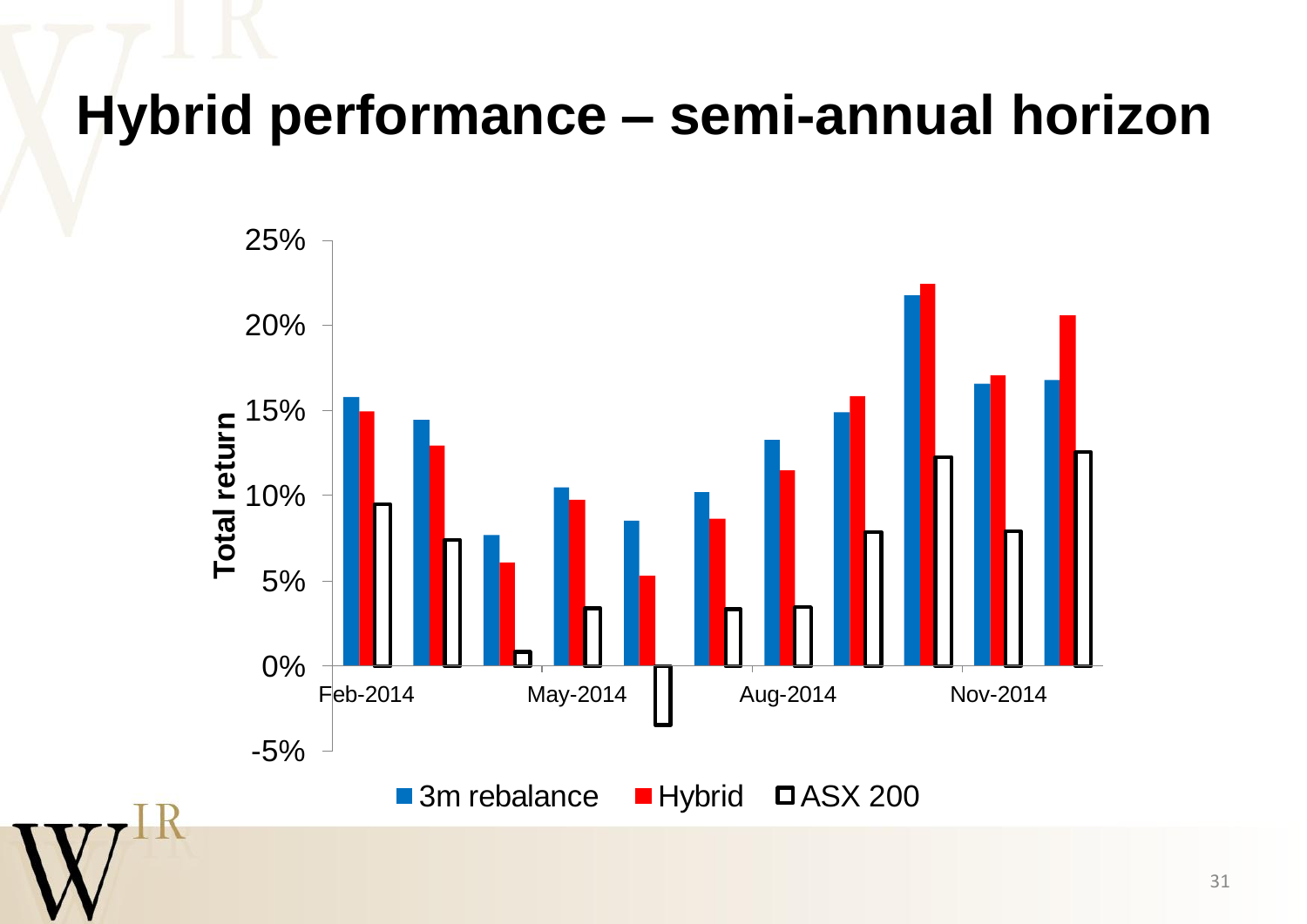#### **Hybrid performance – annual horizon**

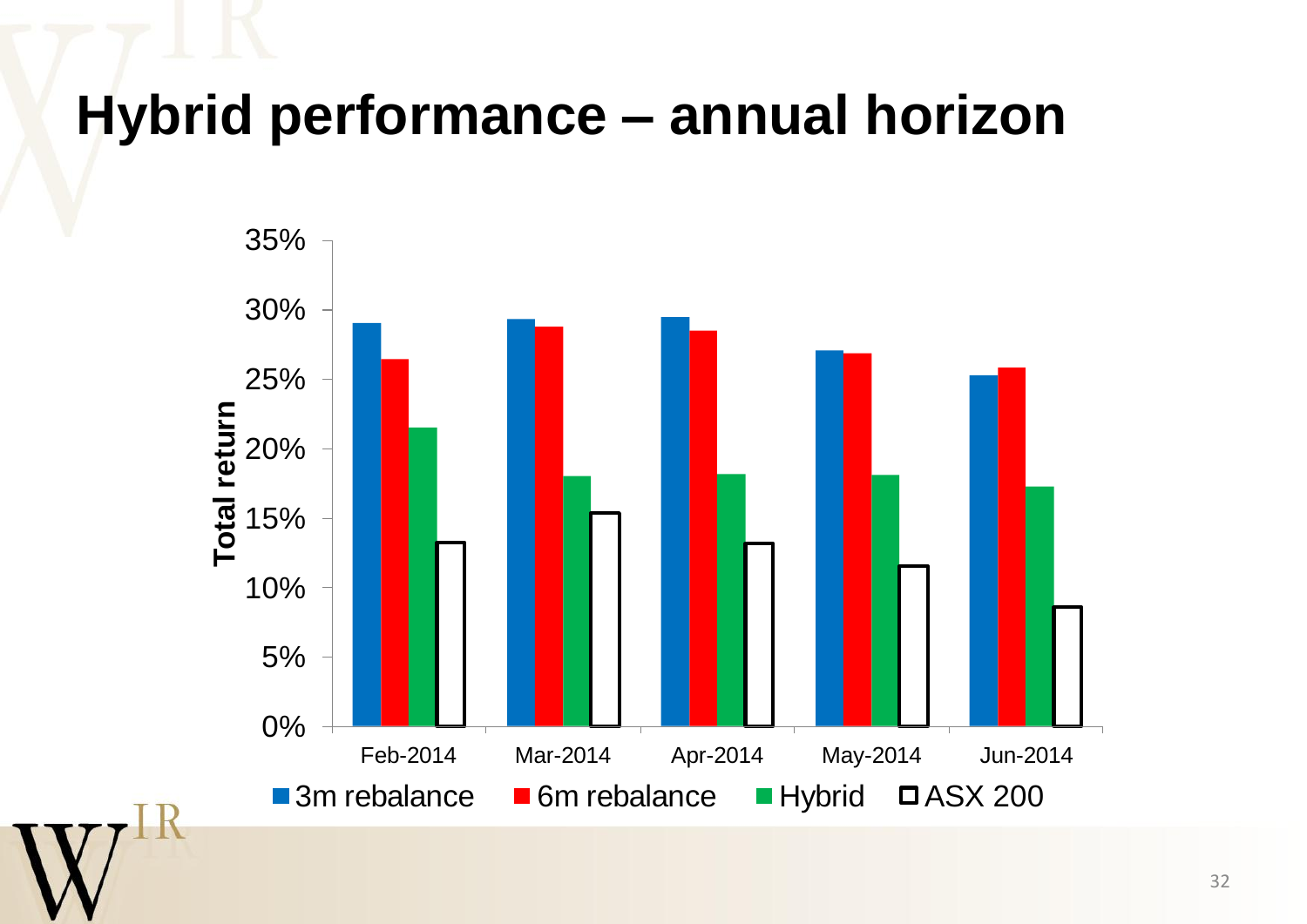### **Hybrid outperformance – total returns: not annualised**

|                | Av. outperformance   Av. ASX 200<br>Horizon Rebalancing period   performance |             |         |       |
|----------------|------------------------------------------------------------------------------|-------------|---------|-------|
|                |                                                                              |             |         |       |
|                | 3m                                                                           | 6m          | 12m     |       |
| 3m             | 3.8%                                                                         |             |         | 3.2%  |
| 6 <sub>m</sub> | 7.8%                                                                         | 7.3%        |         | 5.9%  |
| 12m            |                                                                              | 15.7% 14.9% | $6.2\%$ | 12.4% |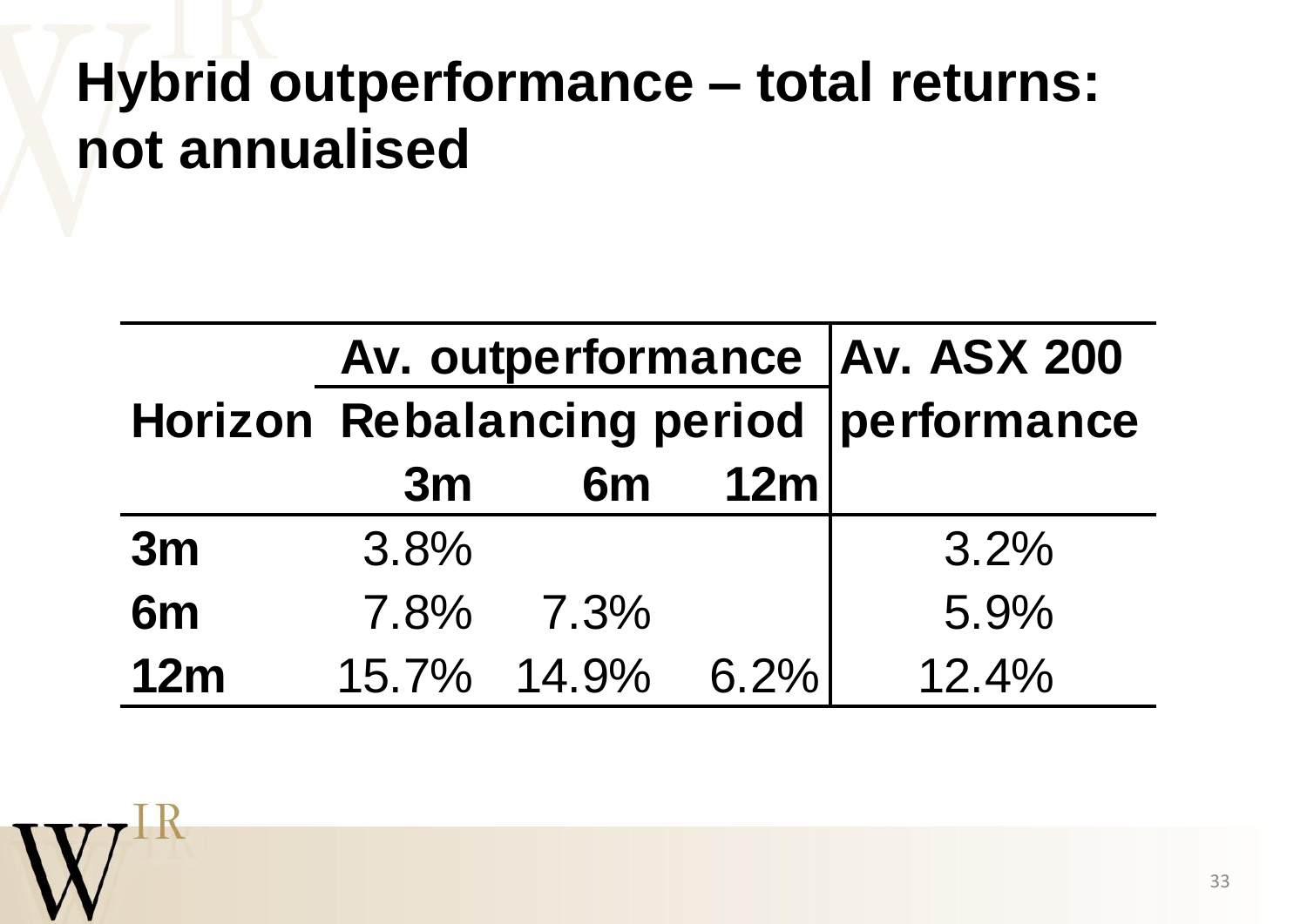### **Churn for 6m rebalance from June 2014**

Total returns to June 1, 2015 Hybrid 25.9% ASX 200 8.6%

| Code       | <b>Jun-2014</b>           | <b>Dec-2014</b>           | <b>Jun-2015</b>           |
|------------|---------------------------|---------------------------|---------------------------|
| <b>MIN</b> | $\boldsymbol{\mathsf{X}}$ |                           |                           |
| <b>SYD</b> | $\pmb{\chi}$              | $\boldsymbol{\mathsf{X}}$ | X                         |
| <b>TCL</b> | $\pmb{\mathsf{X}}$        | $\pmb{\mathsf{X}}$        |                           |
| <b>JBH</b> |                           | $\boldsymbol{\mathsf{X}}$ |                           |
| <b>TAH</b> |                           |                           | $\boldsymbol{\mathsf{X}}$ |
| <b>TTS</b> | X                         |                           |                           |
| <b>PRY</b> | $\pmb{\mathsf{X}}$        | X                         |                           |
| <b>BEN</b> | $\boldsymbol{\mathsf{X}}$ |                           | X                         |
| <b>BOQ</b> | X                         | $\boldsymbol{\mathsf{X}}$ | $\boldsymbol{\mathsf{X}}$ |
| IFL        | X                         | $\boldsymbol{\mathsf{X}}$ | X                         |
| <b>MQG</b> |                           | X                         |                           |
| <b>NAB</b> | $\boldsymbol{\mathsf{X}}$ |                           |                           |
| <b>PPT</b> |                           | $\boldsymbol{\mathsf{X}}$ |                           |
| <b>SUN</b> | X                         | X                         | X                         |
| <b>FDC</b> | X                         | X                         | X                         |
| <b>SCG</b> |                           |                           | X                         |
| <b>SGP</b> | X                         |                           | X                         |
| <b>WRT</b> | X                         |                           |                           |
| <b>TLS</b> | X                         | X                         | X                         |
| <b>DUE</b> | X                         |                           |                           |
| <b>SKI</b> | X                         | X                         | X                         |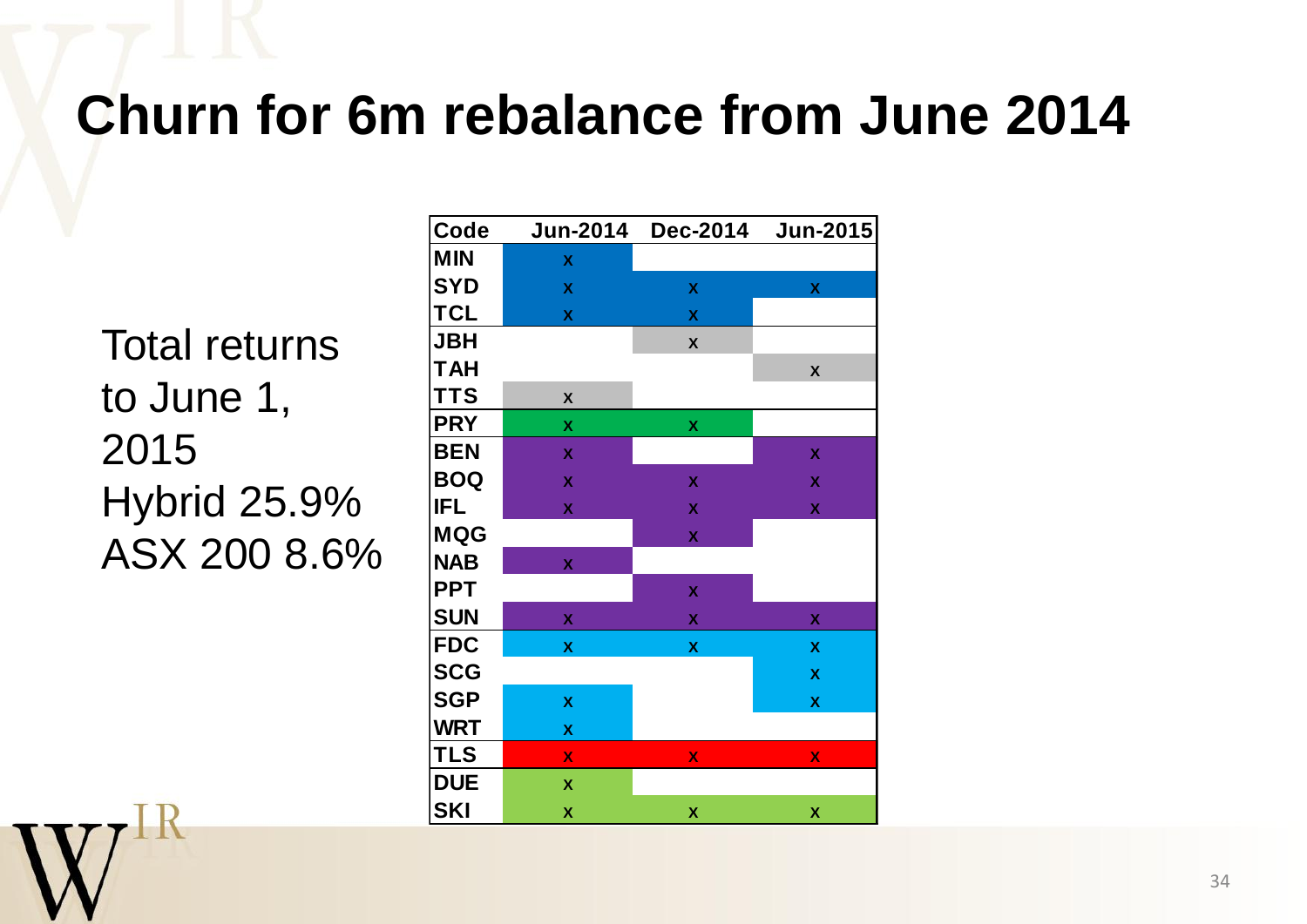#### **ASX 200 forecasts**

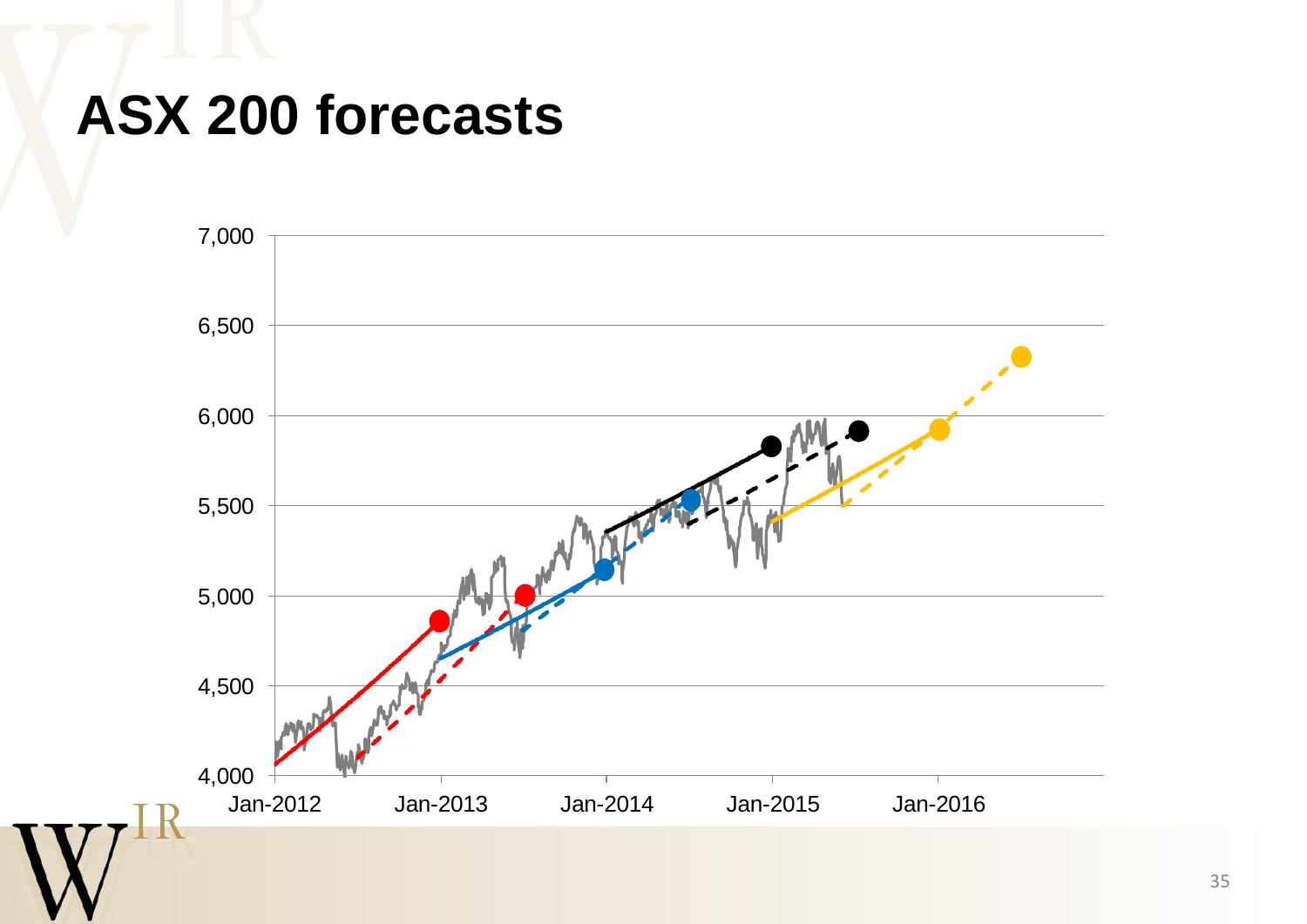#### **Box FY forecasts – ASX 200**

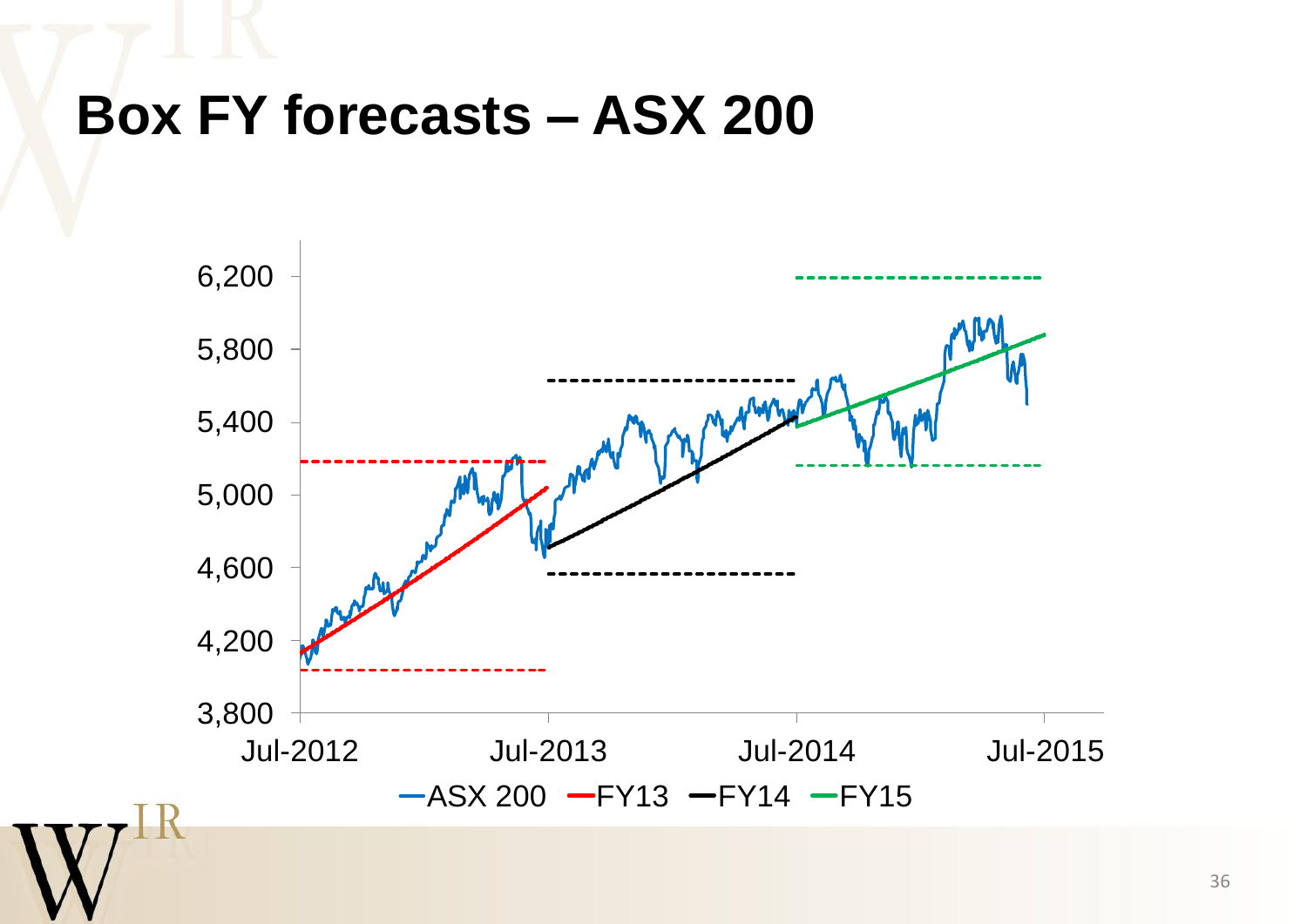#### **Box CY forecasts – ASX 200**

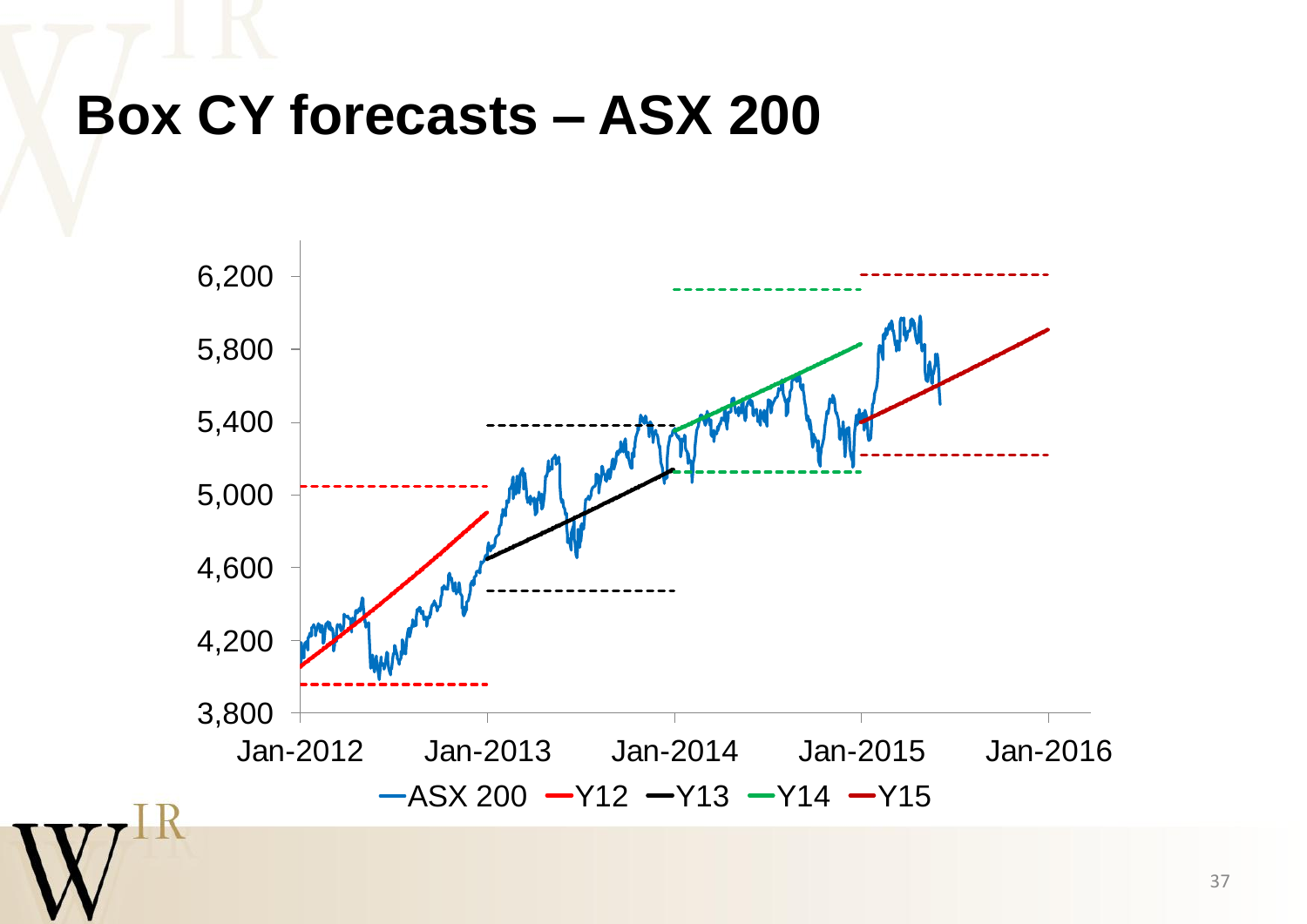#### **Box FY forecasts – S&P 500**

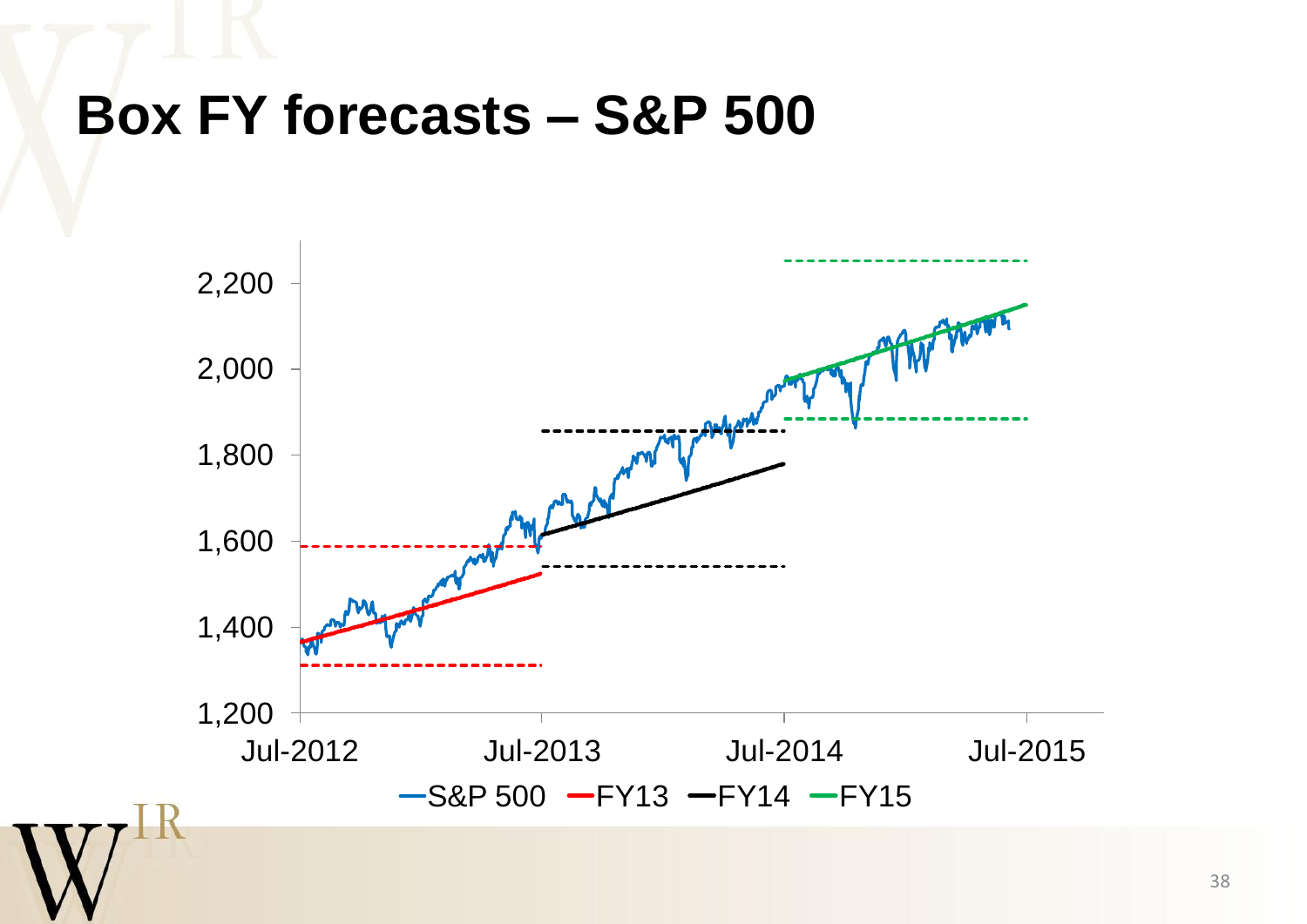#### **Box CY forecasts – S&P 500**

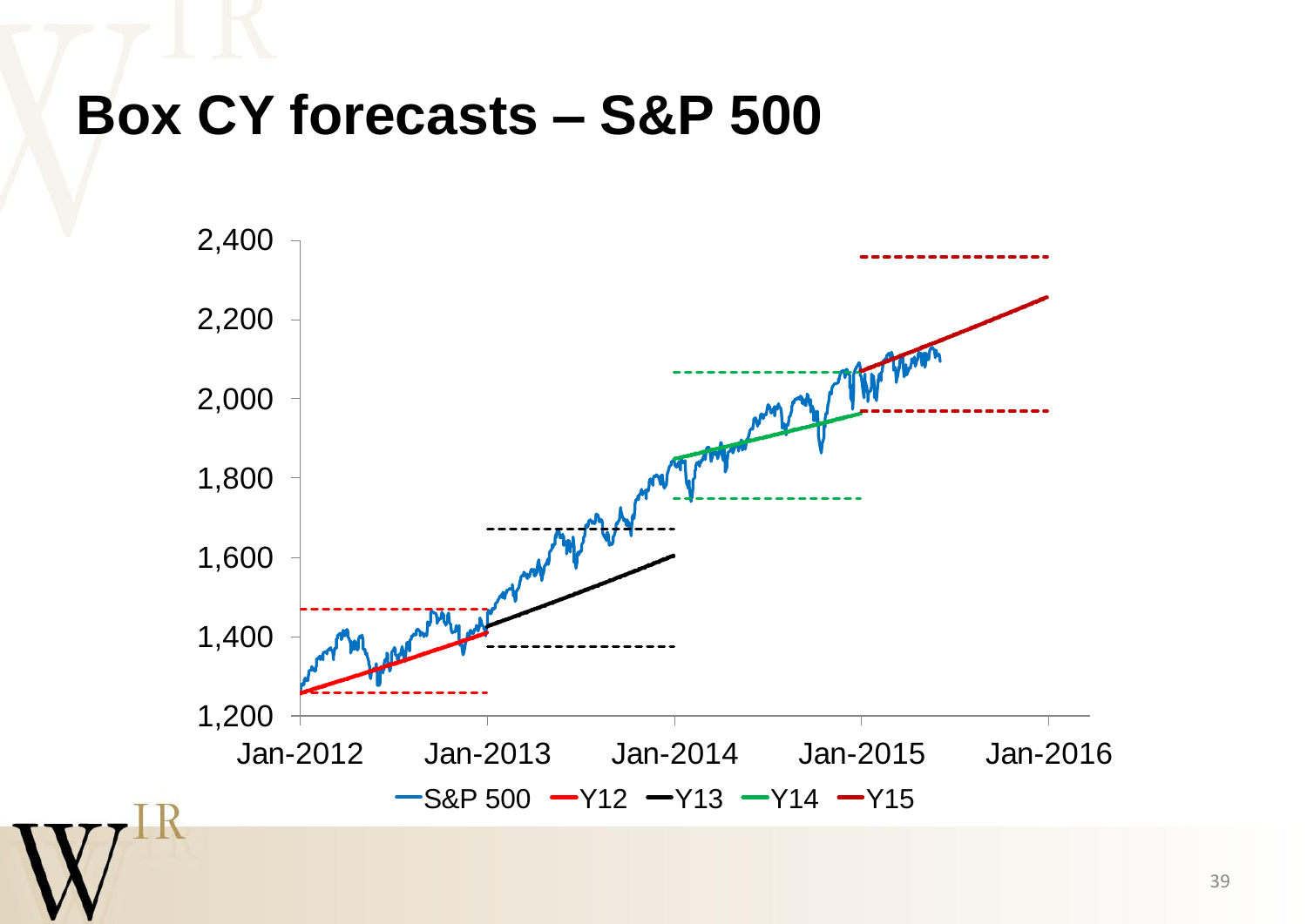# **The ETF strategy**

- Buy indexes (IOZ:IVV) when they breach the low
- Sell indexes when they breach high
- Subject to obvious end-point adjustments
- And get out of jail card watch Fear Index

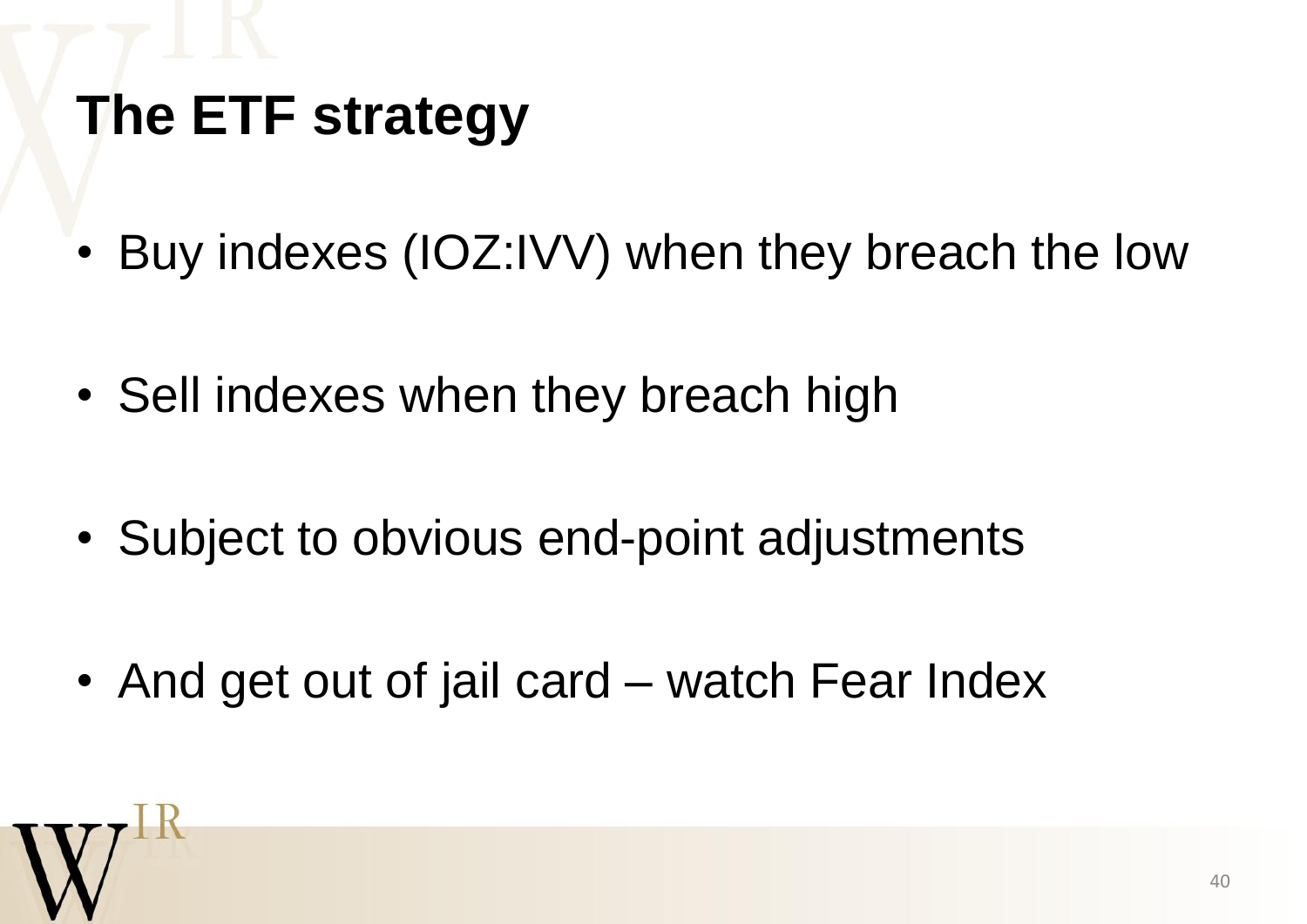### **First tranche IOZ:IVV**

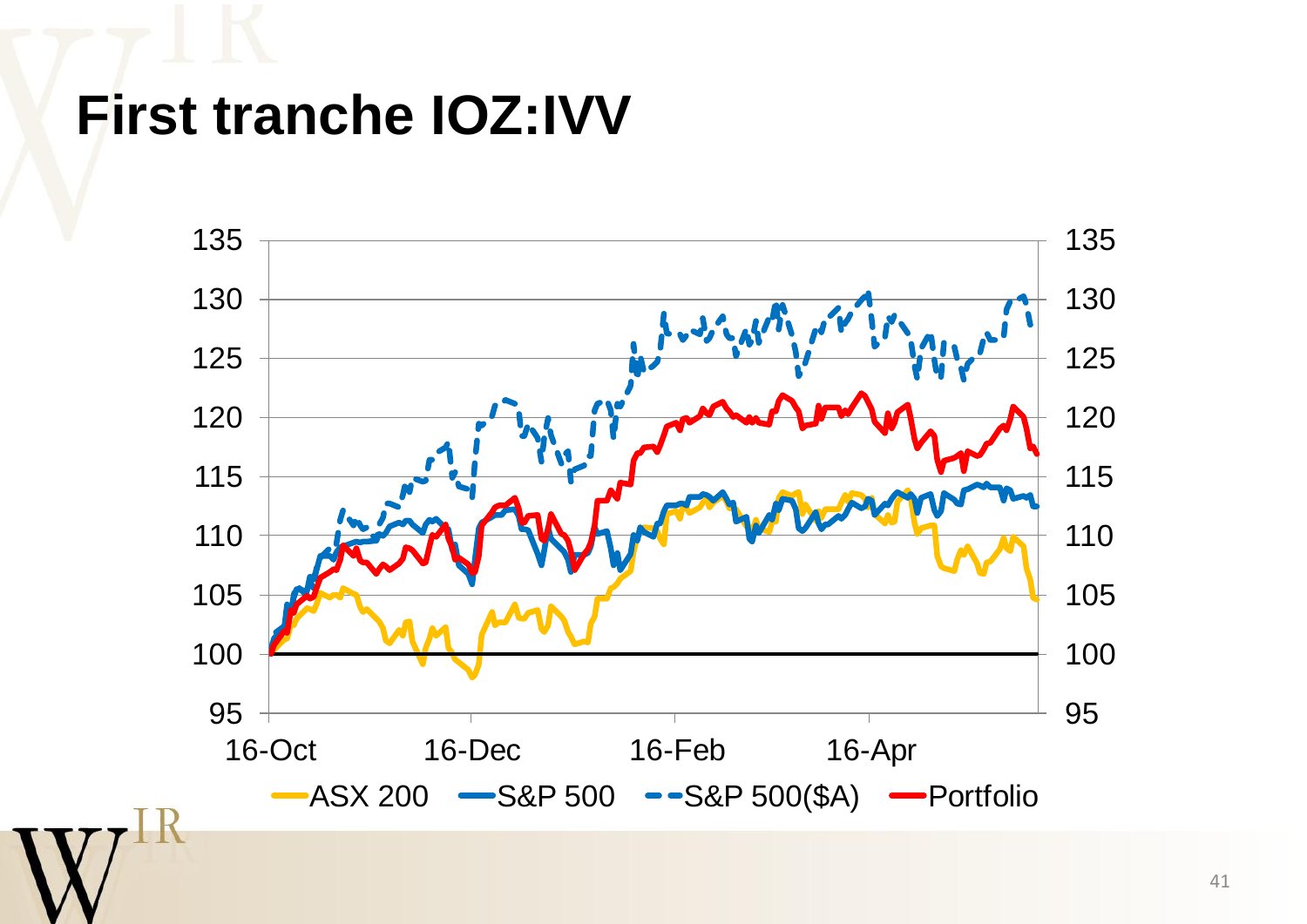#### **Second tranche IOZ:IVV**